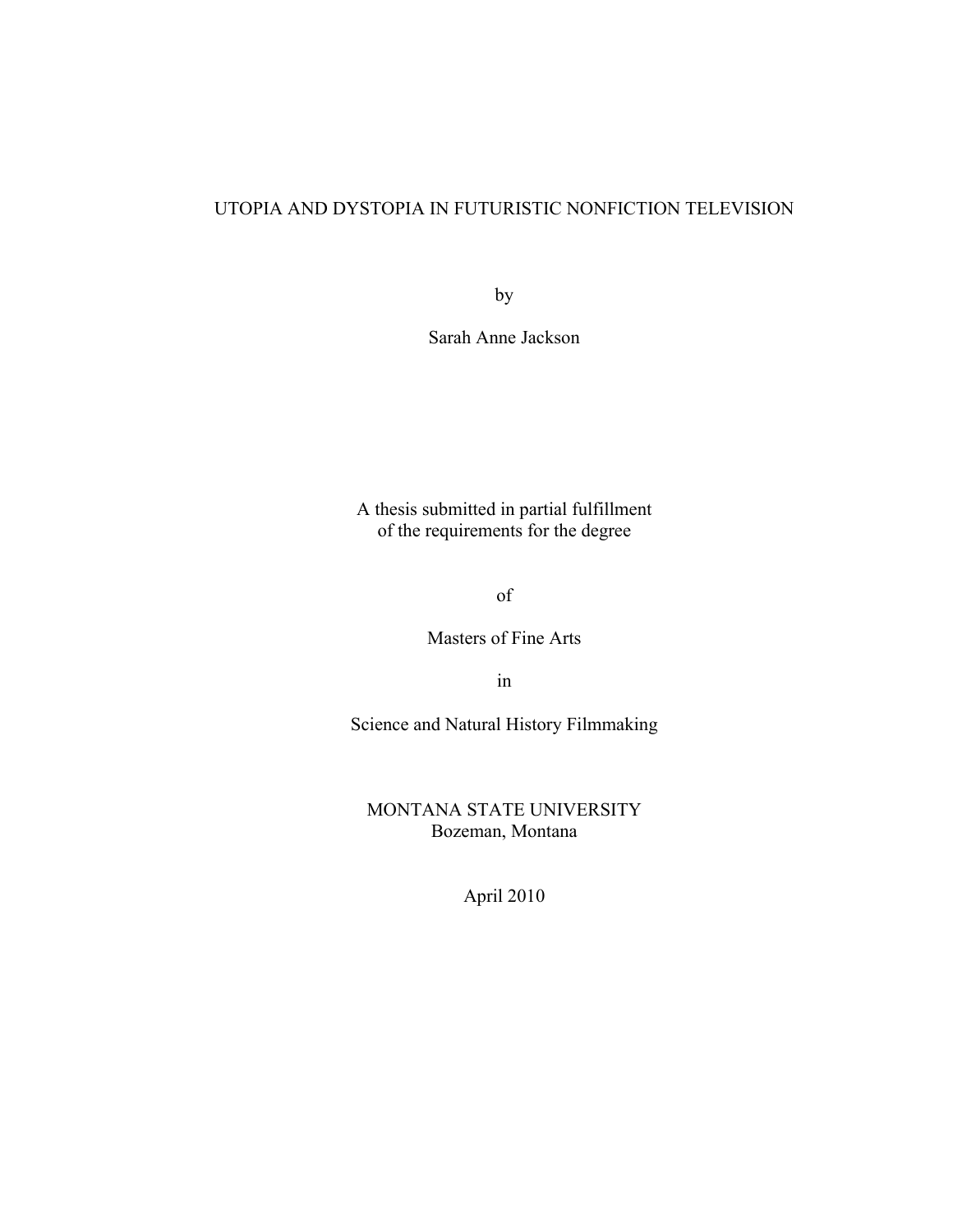# ©COPYRIGHT

by

Sarah Anne Jackson

2010

All Rights Reserved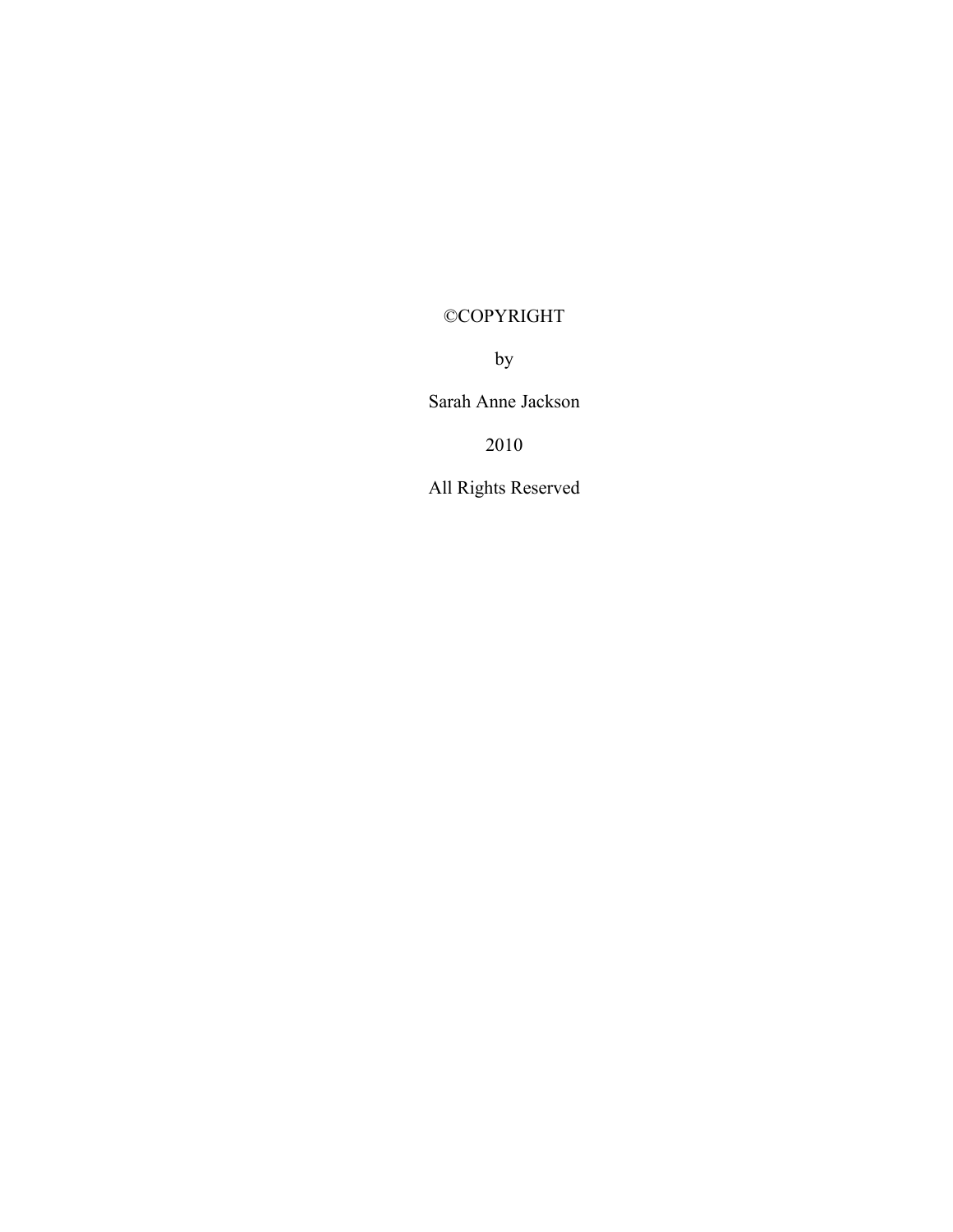## APPROVAL

### of a thesis submitted by

## Sarah Anne Jackson

This thesis has been read by each member of the thesis committee and has been found to be satisfactory regarding content, English usage, format, citation, bibliographic style, and consistency and is ready for submission to the Division of Graduate Education.

Theo Lipfert, MFA

Approved for the School of Film and Photography

Dr. Robert Arnold

Approved for the Division of Graduate Education

Dr. Carl A. Fox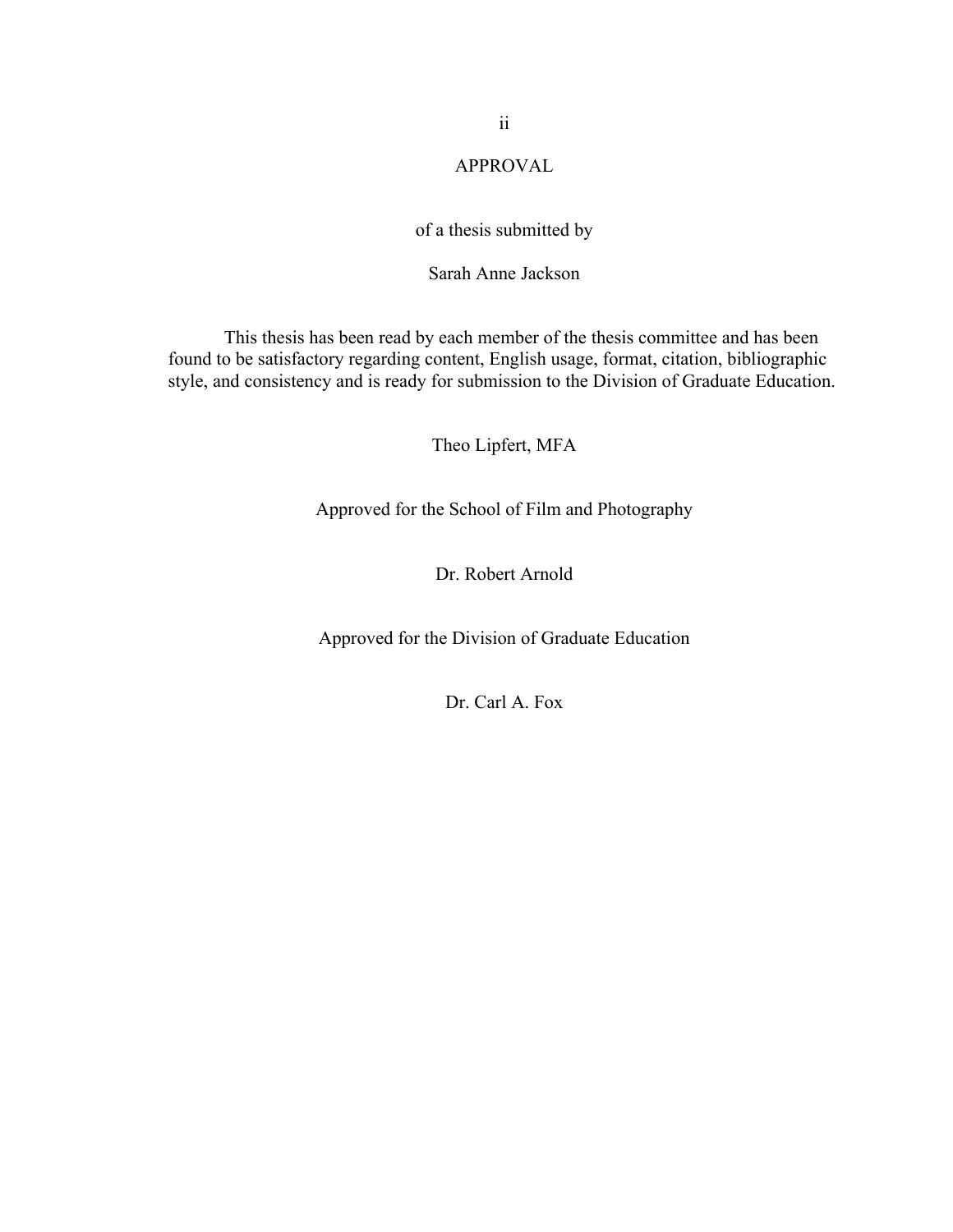### STATEMENT OF PERMISSION TO USE

In presenting this thesis in partial fulfillment of the requirements for a master's degree at Montana State University, I agree that the Library shall make it available to borrowers under rules of the Library.

If I have indicated my intention to copyright this thesis by including a copyright notice page, copying is allowable only for scholarly purposes, consistent with "fair use" as prescribed in the U.S. Copyright Law. Requests for permission for extended quotation from or reproduction of this thesis in whole or in parts may be granted only by the copyright holder.

Sarah Anne Jackson April 2010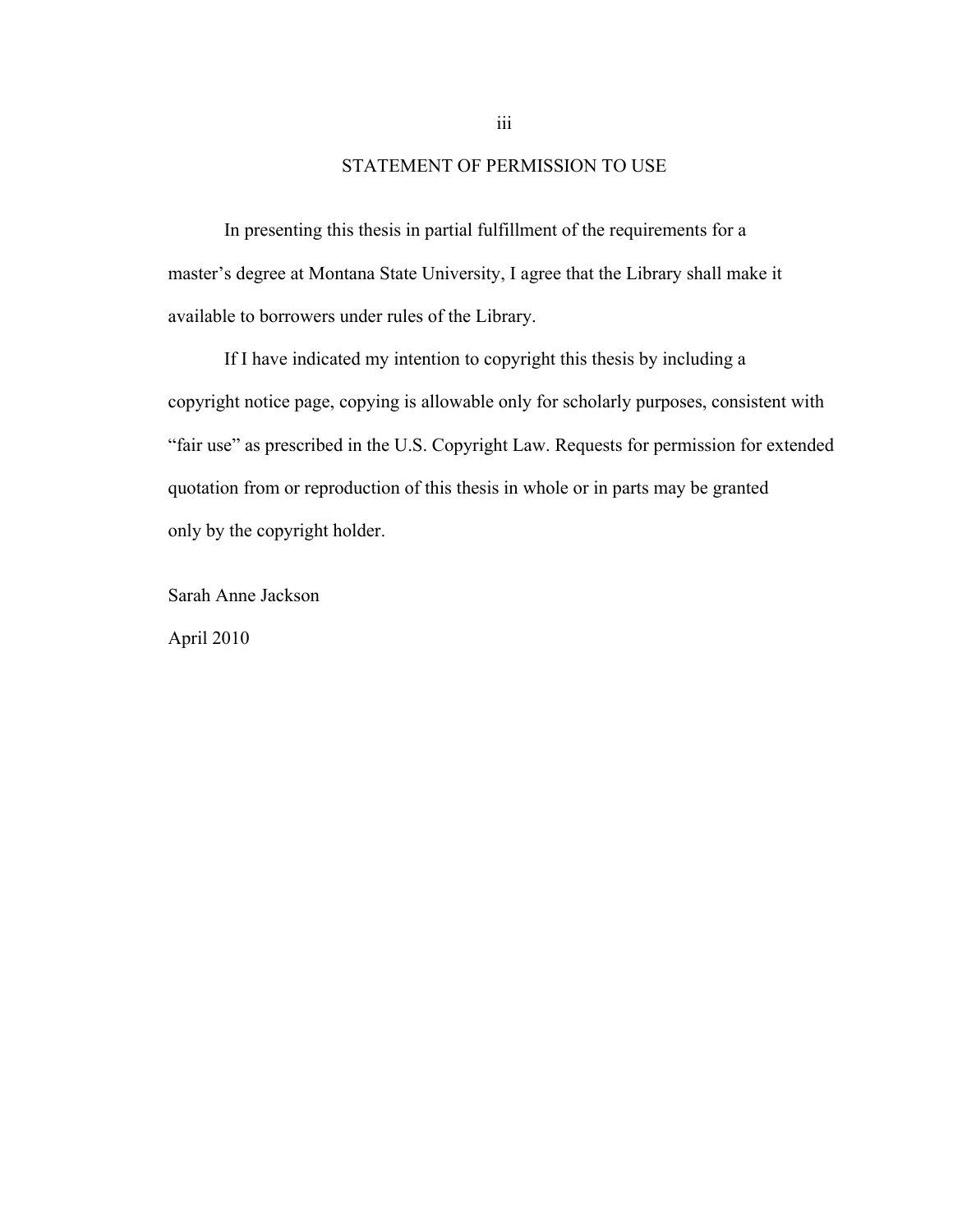## TABLE OF CONTENTS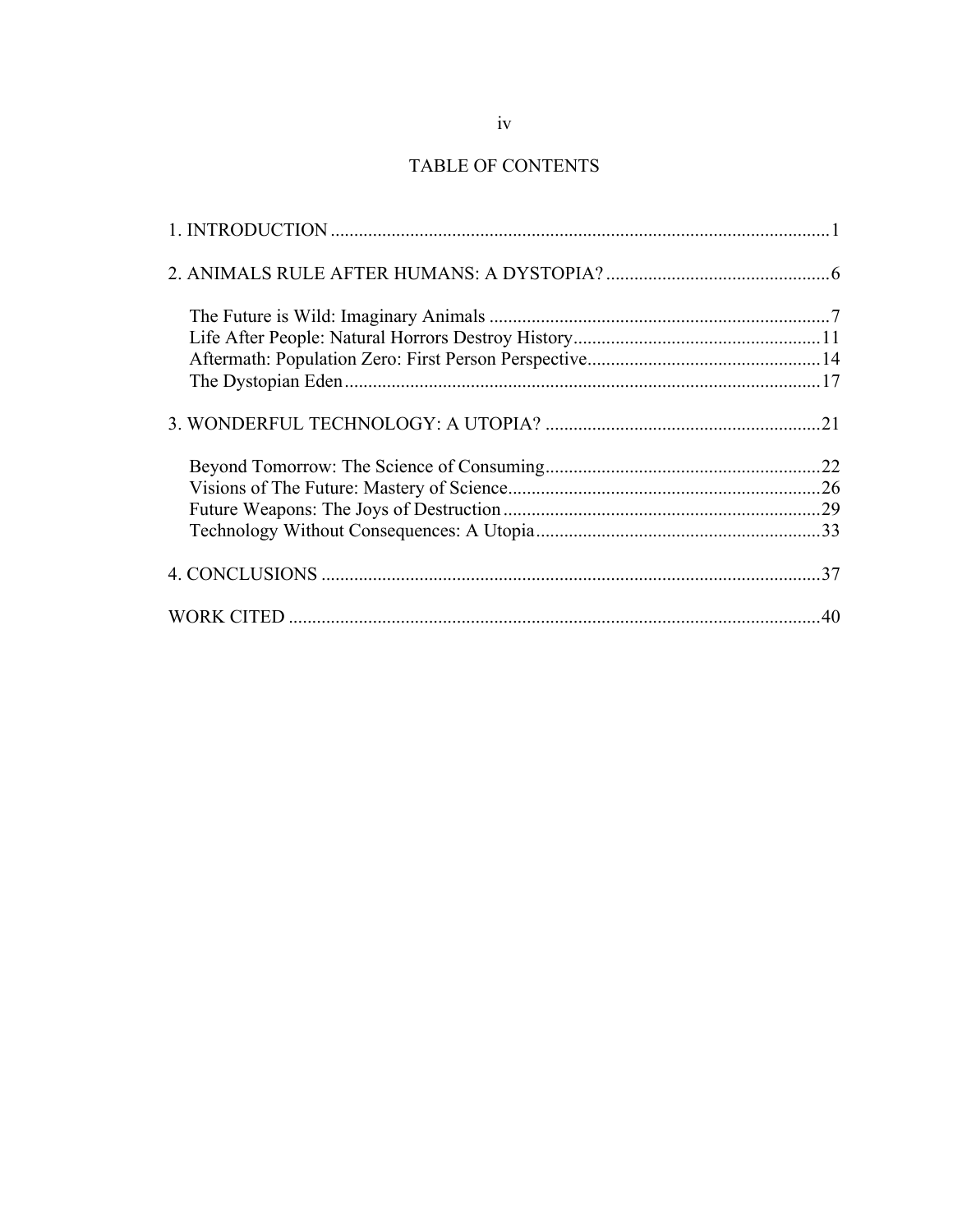## ABSTRACT

 Fiction often represents the future in either a utopian or dystopian light. Utopian fiction presents worlds where life is perfection. Dystopian fiction's conflict comes directly from the characters' interactions with the problems in their world. When nonfiction television enters into speculation by making programs about the future, they also enter into these two categories of fiction. Some programs show a world returning to a perfect Eden, but they begin with the dystopian ending of the human race on earth. Other shows promise technological utopias, but avoid obvious problems with their technologically dependent tomorrows. These shows all take tropes from dystopian science fiction, but use their status as science documentaries to deny that any of the critiques of fiction belong in their programs.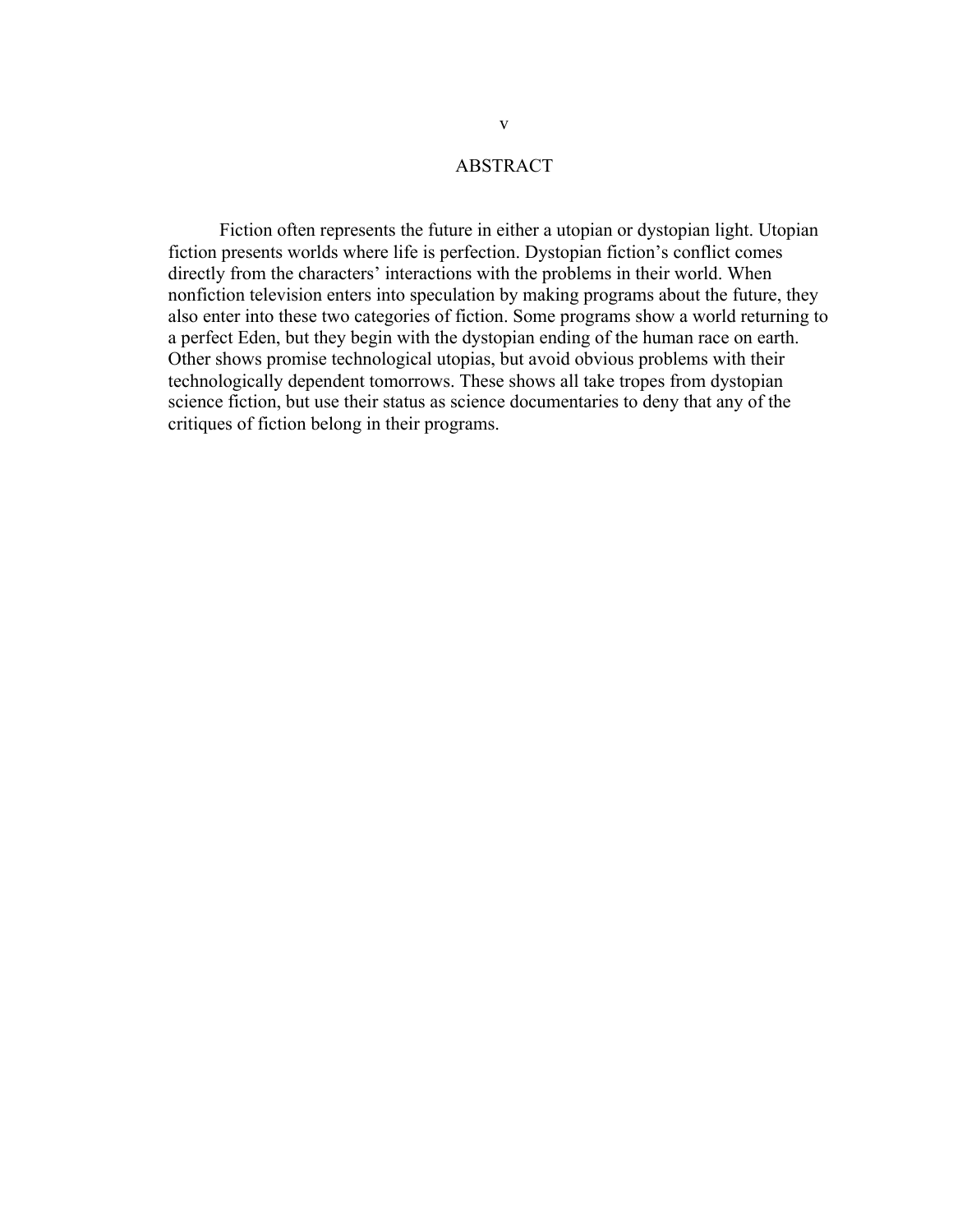#### INTRODUCTION

When Thomas More coined the term "utopia" in his 1516 novel of the same name, he intentionally created a word whose literal translation is "no-place"; somewhere that does not exist (More 8). At that point in history European explorers were coming into contact with people and societies they had never seen before. Columbus had landed in the New World only 24 years earlier and the possibilities for undiscovered lands seemed endless. There existed no better way to add the ring of possibility to a fantastic society than to place it on a newly discovered or undiscovered island (e.g., Shakespeare's The Tempest and Bacon's New Atlantis). When More points out, in the title of the novel (and in the names of many of its characters), that the location is "no-place" he says that the perfect society he created does not exist, but he does not say that it cannot exist. In the years that followed, the idea of a utopia persisted as a perfect, heavenly place that did not currently exist, but could in some undiscovered land.<sup>1</sup>

With the end of the age of exploration, some novelists turned to the stars for their undiscovered lands, but others chose a place where the possibilities were just as endless: the future (More 20). A futuristic setting allows for just as much fantasy as one set currently on a distant world, but has the added advantage of direct link with the present. While it is not difficult to see Utopia as More's condemnation of the corruption of  $14<sup>th</sup>$ century England (especially with the discussion of the treatment of thieves before the story begins), setting the story years in the future would have established a more causal

 $\overline{a}$ 

<sup>1</sup> More did not write in a vacuum. Plato, Milton, and others also explored ideas of fictional perfect societies. What makes Utopia interesting is the idea of "no-place" and its use as the setting for most science and natural history programs.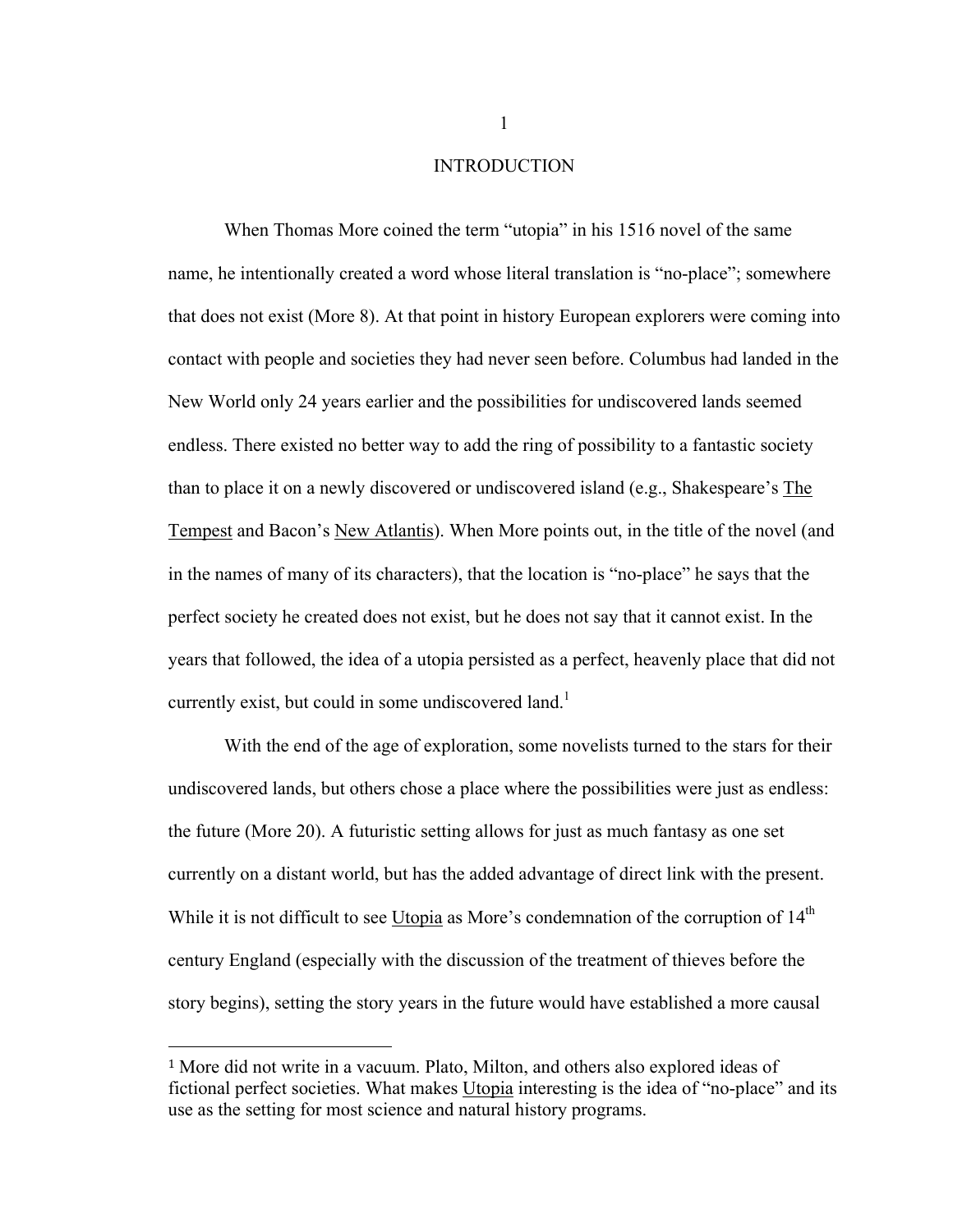relationship between the problems of his day and the imagined world of the book. This link often sets the stage for the negative side of a futuristic society: the dystopia. Where a utopian novel points out problems in current life by illustrating how they should work, the dystopian novel takes present issues and extrapolates them out to their extremes. They imagine the worst possible outcomes often by rejecting the progressive belief of unquestioning faith in science (Haynes 206). The root in real locations gives dystopian novels their bite. This holds true for films and television as well. Without the Statue of Liberty in the sand at the end of Planet of The Apes, the movie would just be about a man stranded on an alien world. Only once the audience realizes future New York is ruled by apes do the questions of, "What went wrong?" and, "How can we avoid our own destruction?" arise. The power of a dystopia lies in the notion that it could happen and it could happen here.

Nonfiction occasionally takes speculative steps into hypothetical futures. In literature these normally take the form of essays on how a perfect society could work or current problems that could potentially become much larger troubles (e.g., H. G. Wells' late nonfiction work such as **The New World Order**). Nonfiction television and newsreels began looking at potential future technologies with coverage of the world's fairs and industrial films for prototypes of new technologies that could one day be ubiquitous. These programs continue today on science and technology networks where they discuss the new and potential inventions that could bring society closer to a utopian tomorrow.

With the advances of computer graphics and the more recent fears of the apocalypse (starting with the Y2K scare and continuing with the 2012 phenomenon)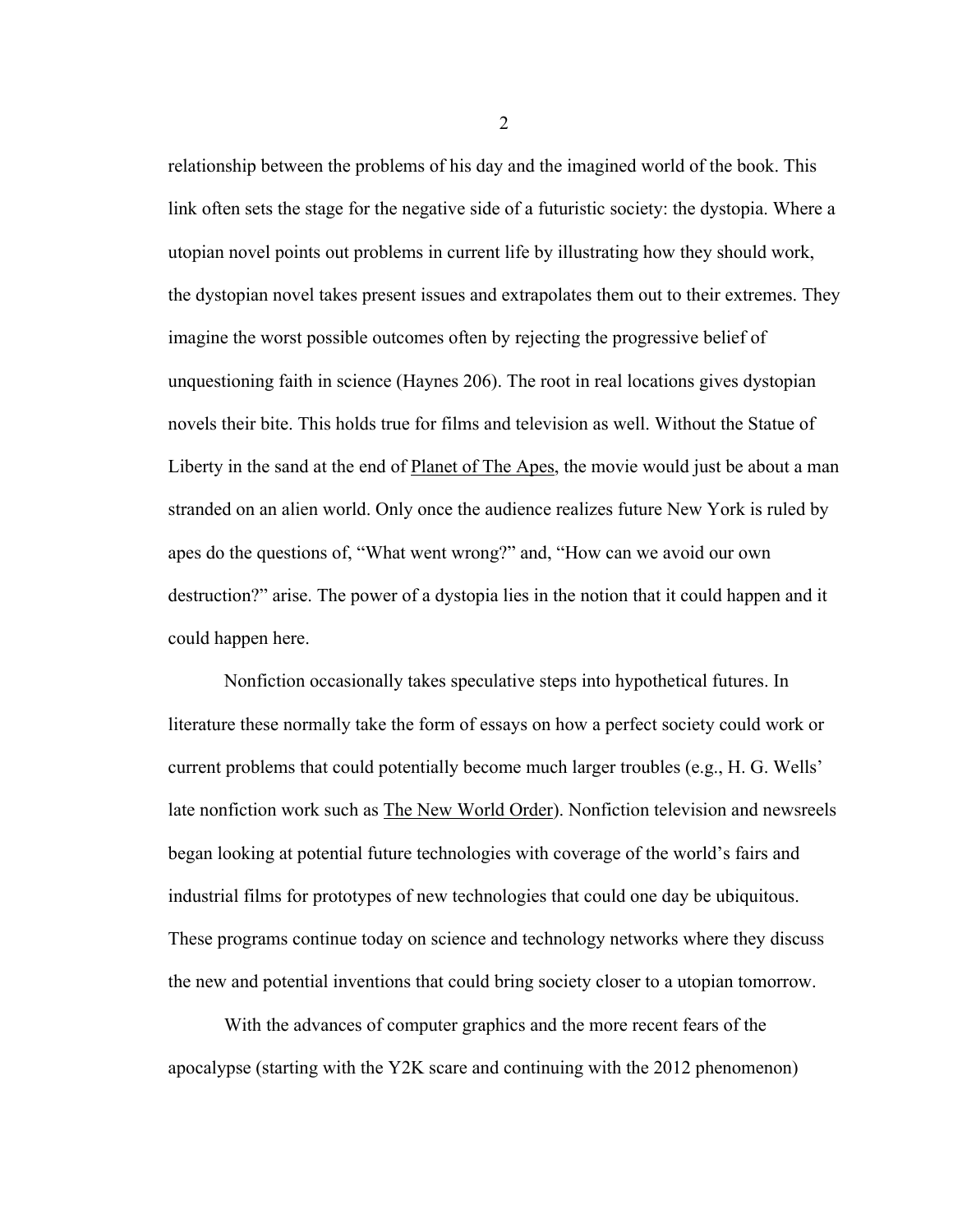another breed of speculative nonfiction programming appeared. These programs specifically wonder what would happen if human beings no longer controlled the earth. What is interesting about these programs is that the initial dystopian idea of a planet devoid of humans eventually leads to an Edenic utopia where animals live in harmony with one another. The earth becomes a virgin land seemingly untouched by history, the "no-place" of nature films.

These programs all claim to be speculative nonfiction, yet they each borrow heavily from fiction, and not just any works, but specifically critical dystopian science fiction of the twentieth century. No matter what outlook they are trying to portray, these programs have more in common in subject matter and look with George Orwell's Nineteen Eighty-Four and Aldous Huxley's **Brave New World** than they do with the utopian science fiction of Star Trek or The Jetsons. In utopian science fiction, the conflicts in the story come from the interactions between the characters, not from the fact that they live in the future. These nonfiction shows focus on how our lives will be different in the future simply because it is the future, rather than focusing on how people will continue to have normal interactions.

These television shows must be looked at through the lens of dystopian science fiction because of the great difference in purpose between the two. When the highly critical novels such as Brave New World and Nineteen Eighty-Four were written, the authors "… regarded with horror the devices and systems that had been hailed so optimistically as the hope of the future, because they saw efficiency and individuality as mutually exclusive" (Haynes 184). These authors wrote in opposition to the majority of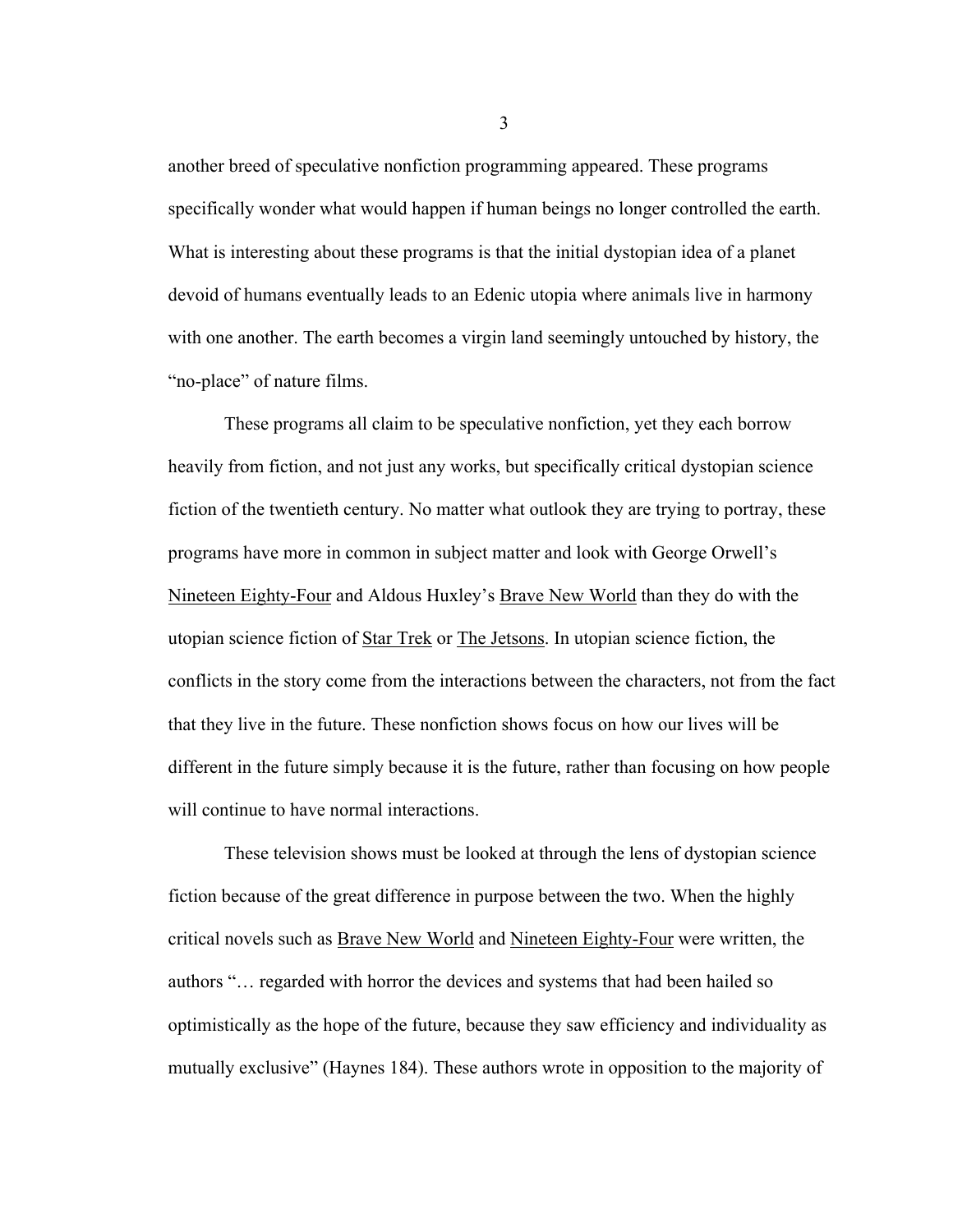society who saw modernity and technology as only positive and helpful. Novels like Fahrenheit 451, A Clockwork Orange, and Do Androids Dream of Electric Sheep? and films like Soylent Green, Brazil, and Omega Man all followed in this tradition. The stories are about places and societies removed from our own with a metaphorical jump. The audience is expected to relate what they watch and read to the life they live now and think critically about that relation.

Despite the different motivations for the creation of all of these works, the comparisons cannot be avoided. The speculative nonfiction shows take the look and setting of a dystopian science fiction work and deny the critique. They are not written by the minority to take a critical look at the views of dominant culture; they are produced by the majority to make money. Dystopian science fiction hopes to raise questions about the current uncertainties we feel for new technologies and uncertainties about our future with these products and procedures. These nonfiction shows use experts, facts, and science to proclaim a preordained tomorrow and imply that current scientific knowledge is infallible and cannot be questioned.

This paper will look at television programs that show a future devoid of people: one with imagined animals, one with the horrifying destruction of our history, and one that places the viewer in this empty world. All of these avoid the question of how and why people have left and each ends with the planet in perfect harmony with itself. This paper will also examine three programs that explore future technologies: one that gushes over commodities, one that explores our mastery of science, and one that glorifies machineries of war and the destruction they cause. Each assumes all of their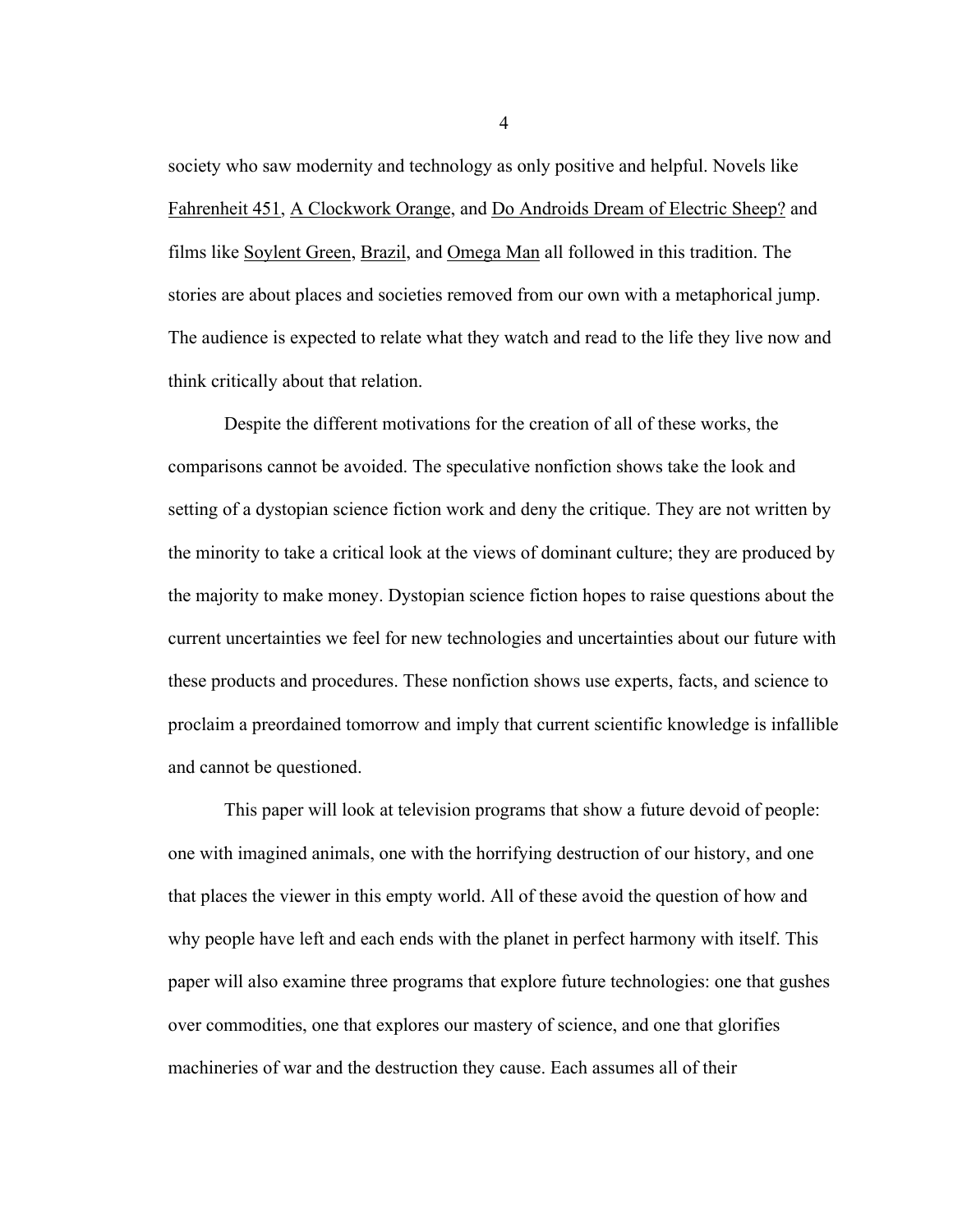advancements will produce only benefits and they end with ideas of utopian tomorrows. The last three programs glorify the construction and destruction that could lead to the scenarios in the first three shows, and the first group never asks how their situations occurred. Their timelines combine to create a strange cycle of utopias and dystopias.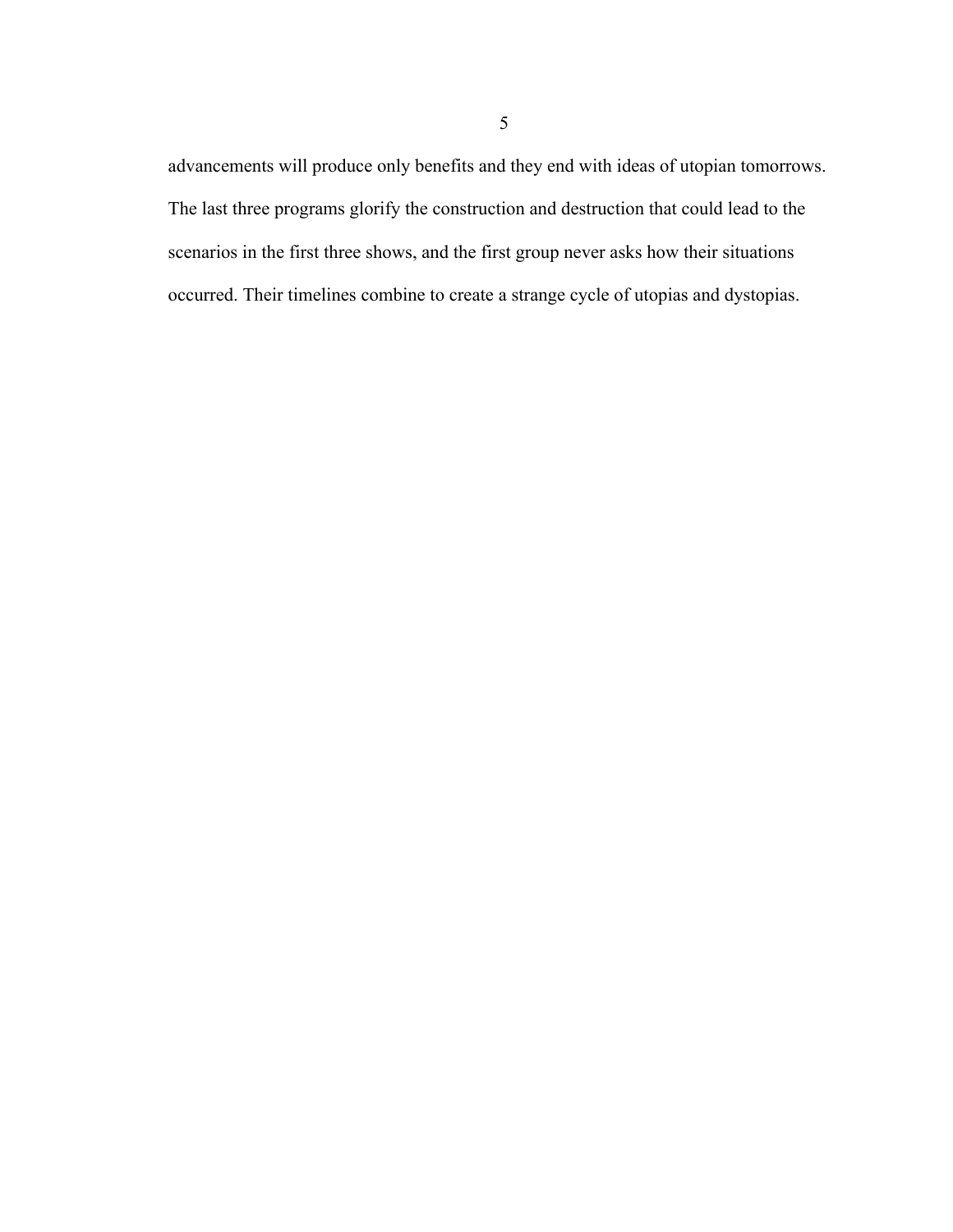ANIMALS RULE AFTER HUMANS: A DYSTOPIA?

As humans it is difficult to think of something more horrific than the end of human life on earth, yet terrifying thoughts like these make up a significant percentage of nonfiction television (along with other gruesome subjects like true crime stories, near death experiences, and animal attacks). Networks like The Discovery Channel, The History Channel, The National Geographic Channel, and their affiliates each produce a surprisingly high number of programs about the end of the world. The History Channel alone recently aired at least five specials on end times and produces a show called The Nostradamus Effect, where each episode looks at a different apocalyptic belief (History.com). From these programs and the continued fascination with the apocalypse in popular culture, evidenced by recent films such as Legion, 28 Days Later, 2012, The Day After Tomorrow, and the remake of The Day The Earth Stood Still, it comes as no surprise that the next step was taken to see what would happen after The End (if any life on earth still exists). It is in this climate that the speculative nonfiction television shows The Future is Wild, Life After People, and Aftermath: Population Zero exist.

These three programs are subjunctive documentaries: nonfiction programs about what could be or what might have been. Shows of this type became viable with the advancement of CGI technology (Wolf 274). Eyewitnesses and experts can describe events and object that cannot be photographed, but documentary film is a visual medium that needs images. Computer graphics stand in place of footage that does not exist or is not up to the standards of the documentary (Adelmann 49). Although it could seem strange to find a cartoon appearing in a nonfiction piece, these images are now acceptable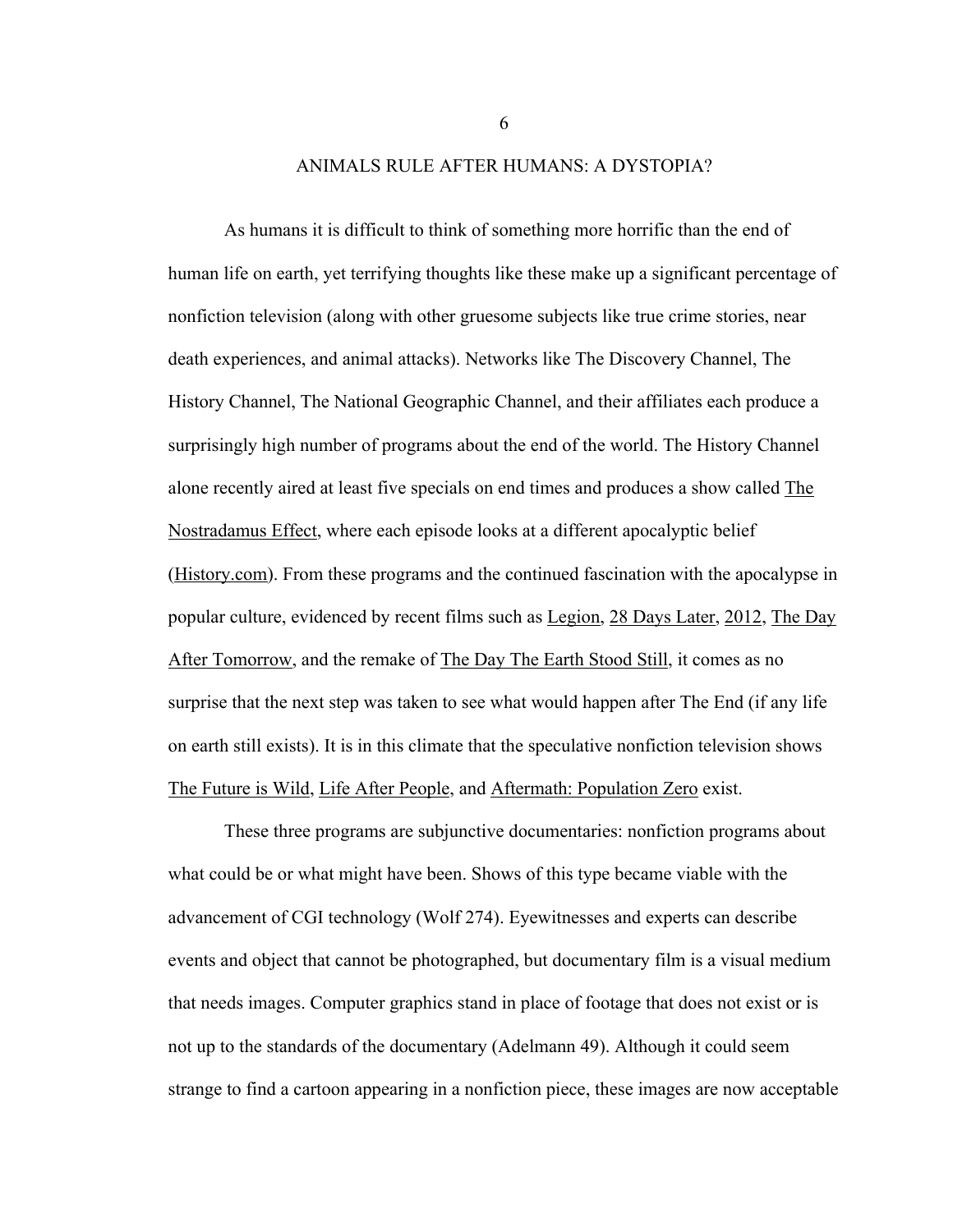to viewers without explanation (Aldemann 52). CGI has become real enough for most viewers even in a medium where realism is expected (Nichols 5).

#### The Future is Wild: Imaginary Animals

Ever since the wildly popular Walking With Dinosaurs first aired on the BBC and then The Discovery Channel in 1999, television has found it can be both convenient and lucrative to make otherwise standard natural history programs with animals that cannot be filmed in natural history settings. The dinosaurs that began the trend proved that the natural history model established by years of programming is so ingrained in the audience psyche that any creature living or dead, filmed or animated, can fit into it without viewers batting an eye. The backing of a network like the BBC or Discovery plus voice over narration, expert interviews, and blue chip cinematography meant that this was a documentary, not a children's cartoon. The CGI used to create the creatures further ensured the program's veracity since "a simulation can give the hypothetical an appearance of feasibility, by virtue of its visualization" (Wolf 281). It was not long before these ideas were put to a further test: Could a television special be made in the Walking With Dinosaurs style (CGI animals on real backgrounds) with entirely imagined animals and still be called a documentary? The answer was, "Yes," and the result was Image Entertainment's The Future is Wild.

This program's setup seems like science fiction. In the opening the narration tells the audience that in the future the earth will become "too hostile" for human life and that people hopefully will find somewhere safe to live elsewhere. From this safe place five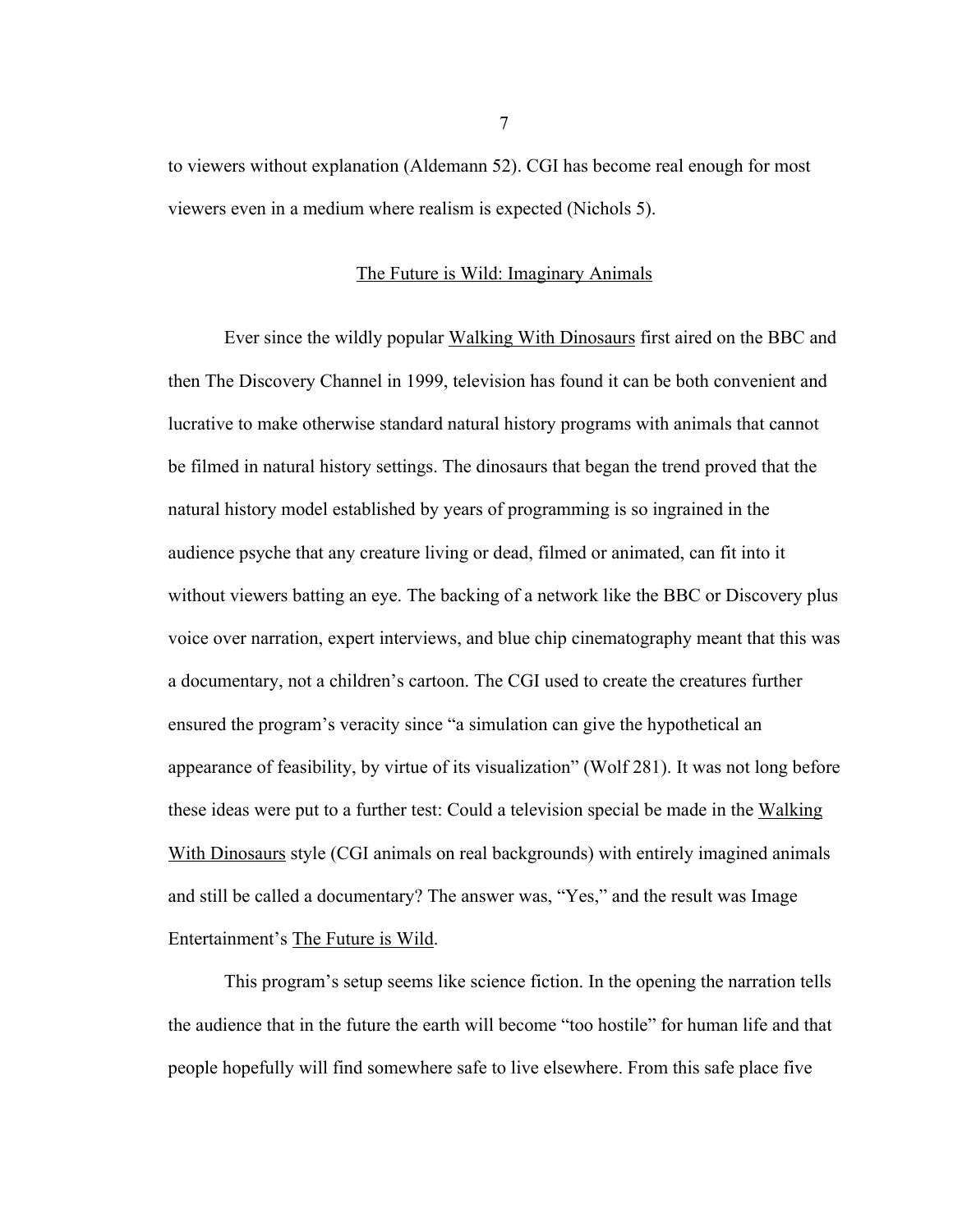million years in the future, they send a probe back "to discover the fate of the earth."<sup>2</sup> Over a spinning CGI earth, a metal contraption (the probe) whizzes into view and the audience is told, "The future world you are about to see is not fantasy, it was devised by scientists based on the laws of evolution."<sup>3</sup> The image then zooms into Paris five million years from now in the grips of an ice age. A graphic then appears to represent the probegathered data that looks like a character read-out in a video game. The statistics about temperature, place, time, wind chill, and thickness of the ice fill in a box on the screen accompanied by little electronic sound effects while video plays in a smaller box in the corner. Back on the ice, the audience meets its first creature and the narration gives the reason why its life story seems so familiar. In the future, "the shape of life has changed dramatically, but the rules of survival have not." As the CGI creature (a fluffy white wolverine with teeth like a saber-toothed tiger) runs and attacks the camera, the narration lets us know that this is a "perfectly designed killing machine." Probe vision returns giving the audience a 360-degree look at the animal and all of its important statistics ("bone crunching" jaws, weight, color, etc.). The animal, a "snowstalker," then returns to its den and two cubs that she must hunt for alone. She goes out to get food for them and happens upon two other future animals that also get statistical read-outs ("shagrats" and

 $\overline{a}$ 

<sup>2</sup> The Future is Wild spawned a television series that lasted 13 episodes. Less than half of it was material not in the original special, which is why it is not being discussed it here. The series does not say what had happened to people or mention any probes coming back to earth. The show also includes expert interviews, which are absent from the original special.

 $3^{3}$  In 2007 a children's cartoon series based on The Future is Wild began airing on Discovery Kids in the US. This cartoon is science fiction and involves children traveling to the future in a time machine.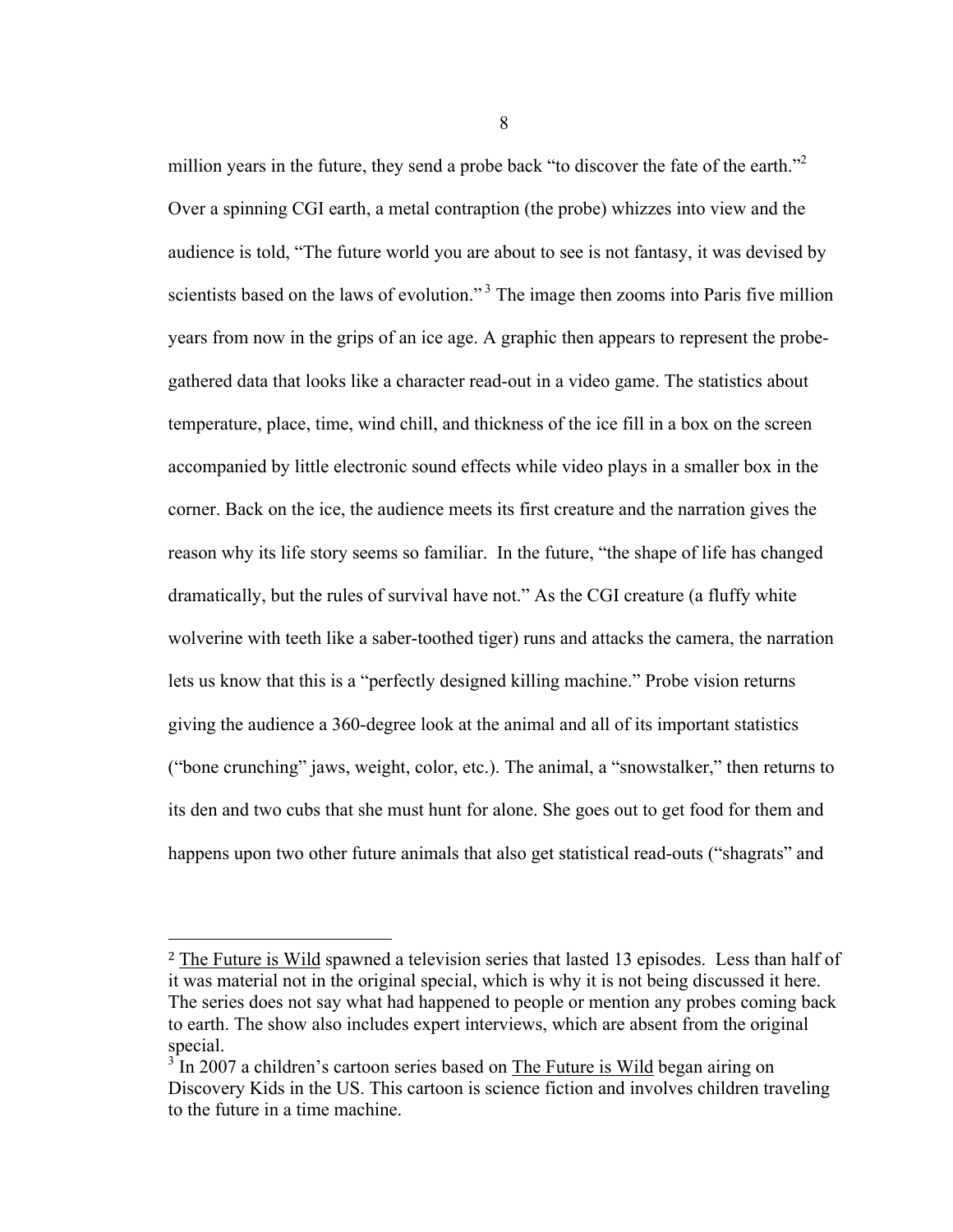"gannet whales"). She manages to kill another animal, feeds her cubs and, her story over, the probe moves to the next area of the globe.

Each section of "The Future is Wild" works in the same way. A new time or location is introduced with data on the screen and footage of that location (live action footage of current locations that look similar), animals receive the same treatment, predation and life cycles happen, the story ends, and the probe moves to a new location and/or time.

Throughout the program the narration endeavors to keep the excitement up by making sure we know how bizarre this future is while at the same time reminding us that these creatures are not only based on scientific data, but also on current animals and their behaviors. This is extraordinarily contradictory and arises from the distance the animals have from the creatures on which they are based. The distance between a "spink" (a tunnel dwelling bird which could exist five million years from now in the future Midwestern America) and a modern quail is not only temporal but also indexical. The creators of the show started with real images and information about quails, to this they added evolutionary theory, facts about naked mole rats, and artistic interpretations. All of this information was then given to computer programmers who turned it into miles of code that produced animated images of an imagined animal that crawls and squeaks through a future desert. This distance between the real animal and this new hypothetical creature leads to the question, how far can an indexical link be stretched and still be believable (Wolf 287)? The Future is Wild avoids this question by frequently relating back to the scientific facts and even showing a CGI morph of the original animal (a quail)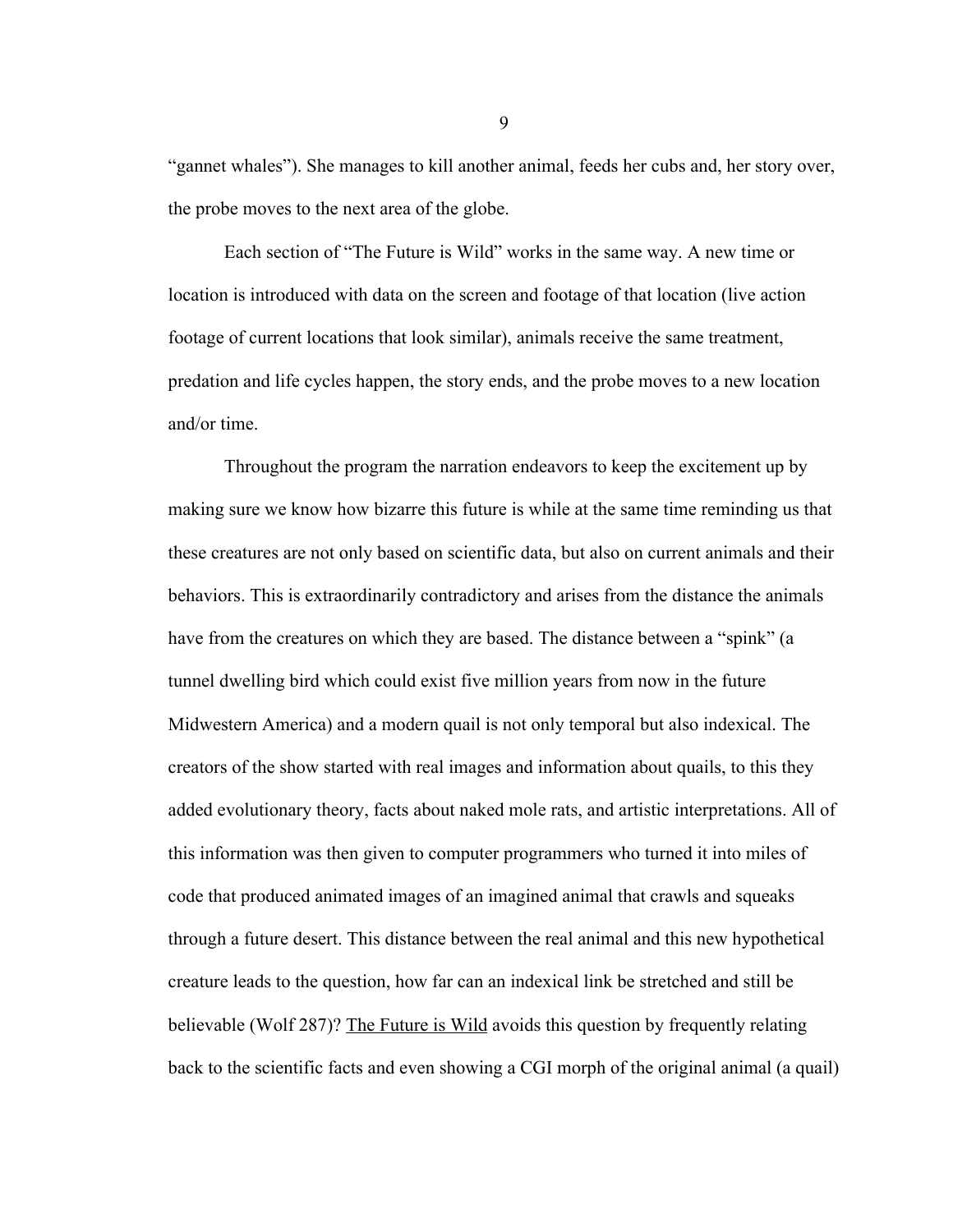into the new creature (a spink). But the restraints that keep the program believable do not interfere with the decisions that determine what type of animals appear in the show. Here endless possibilities exist and the show's creators take the opportunity to create monsters. The top predator in nearly every section of the show is remarkably similar to creatures in monster movies. Giant bats prowl the future American Midwest (Bats 1999), giant spiders eat the last mammals in the far distant Australia (Tarantula 1955), and in the future Amazon, birds called "carakillers" terrorize the last primates on earth while looking very much like dinosaurs with feathers (Jurassic Park III 2001). The imaginary nature of the animals in The Future is Wild requires constant validation but otherwise allows the creators to invent monsters without repercussions.

The Future is Wild is not the only show about imagined animals that has played on The Discovery Channel. Dragon's World: A Fantasy Made Real and Alien Planet followed a few years later. Like The Future is Wild each of these programs uses scientific testimony and CGI images to validate their claims and avoid critique (Metz 340 and 342). Although they allege that they have some relation to science, they differ from The Future is Wild by completely removing themselves from real life. Dragon's World sets itself in a parallel fantasy past where dragons were real animals and Alien Planet exists on an imagined world in a science fiction universe. The Future is Wild puts itself on the earth we currently live on and wants us to believe that this will be our future. This becomes problematic in The Future is Wild because we are not allowed to question why humans are gone or why the future is full of monsters. If the show proclaimed it was science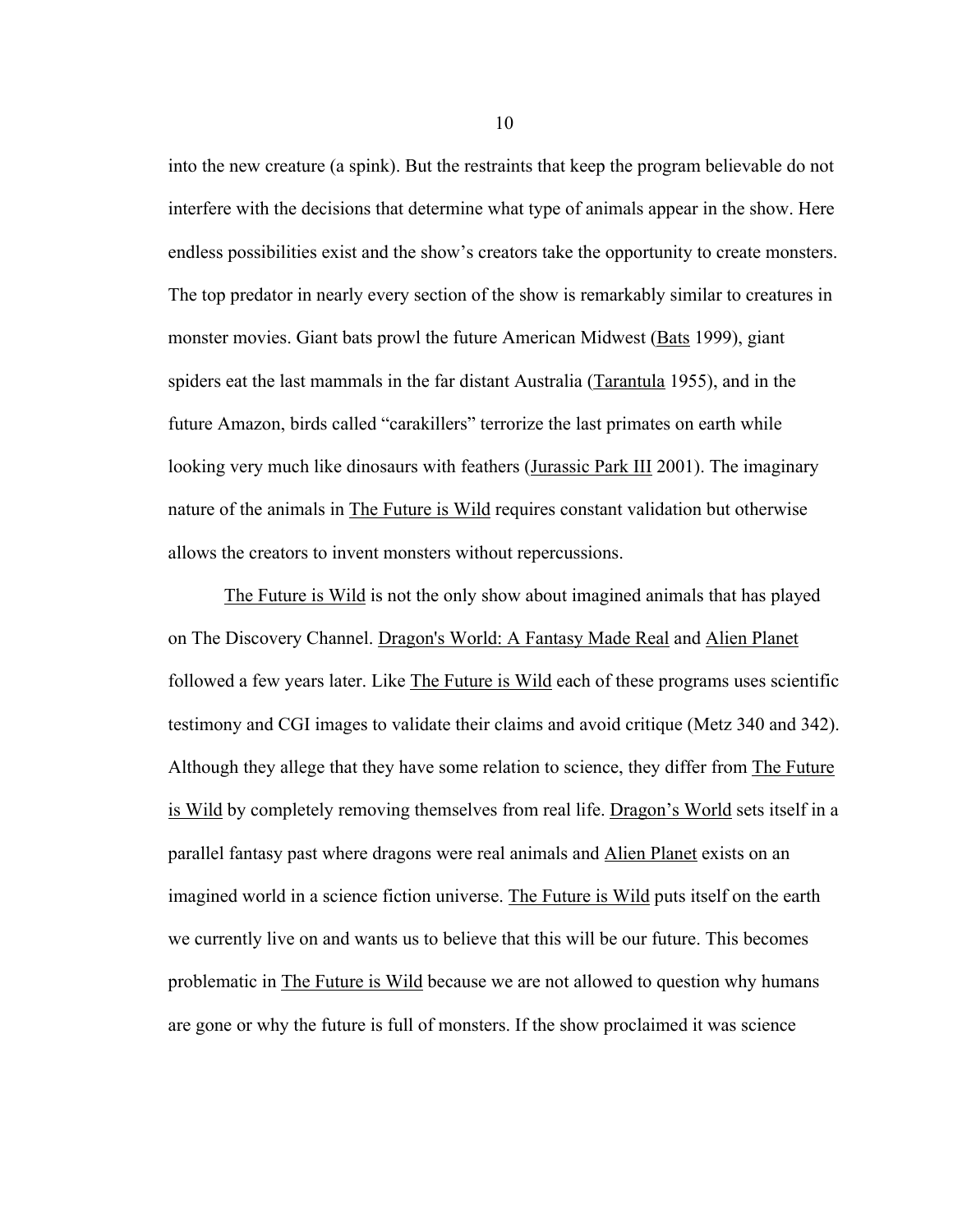fiction these questions would be central to the piece, but as "nonfiction" it successfully avoids these critiques.

#### Life After People: Natural Horrors Destroy History

In a startling ironic turn, The History Channel received its highest ratings to date (for any type of program) from a show about the future. Life After People debuted in January 2008 to an audience of 5.4 million Americans excited to see what the future would look like if they suddenly ceased to exist (Crupi). The two-hour special begins with multiple shots of lights going out and "voice of God" narration asking,

What would happen if every human being on earth disappeared? At some point in the future this could be the fate of our planet. This isn't the story of how we might vanish. It is the story of what happens to the world we leave behind. The disappearance of humans may seem like science fiction but eventually there will come a day like this. A day when people no longer walk the earth.

Under these hypothetical musings and assurances that this is not fiction, the images range from lights going out to phones off hooks (with appropriate shutting-down drones and dial tones), with a few sneak peaks of the computer-generated destruction to come. The program assures us that it is "the most natural question in the world" to wonder what life will be like after you are gone. The intro ends with enormous scratchy white letters on a black background: "1 DAY AFTER PEOPLE." As the show goes on it jumps ahead letting us know what might happen through voice-over exposition, interviews with various scientists (mostly engineers), and both stock footage and computer generated images of the world without us. Time skips forward at random intervals until it reaches "10,000 YEARS AFTER PEOPLE," where the only hints that we existed at all are the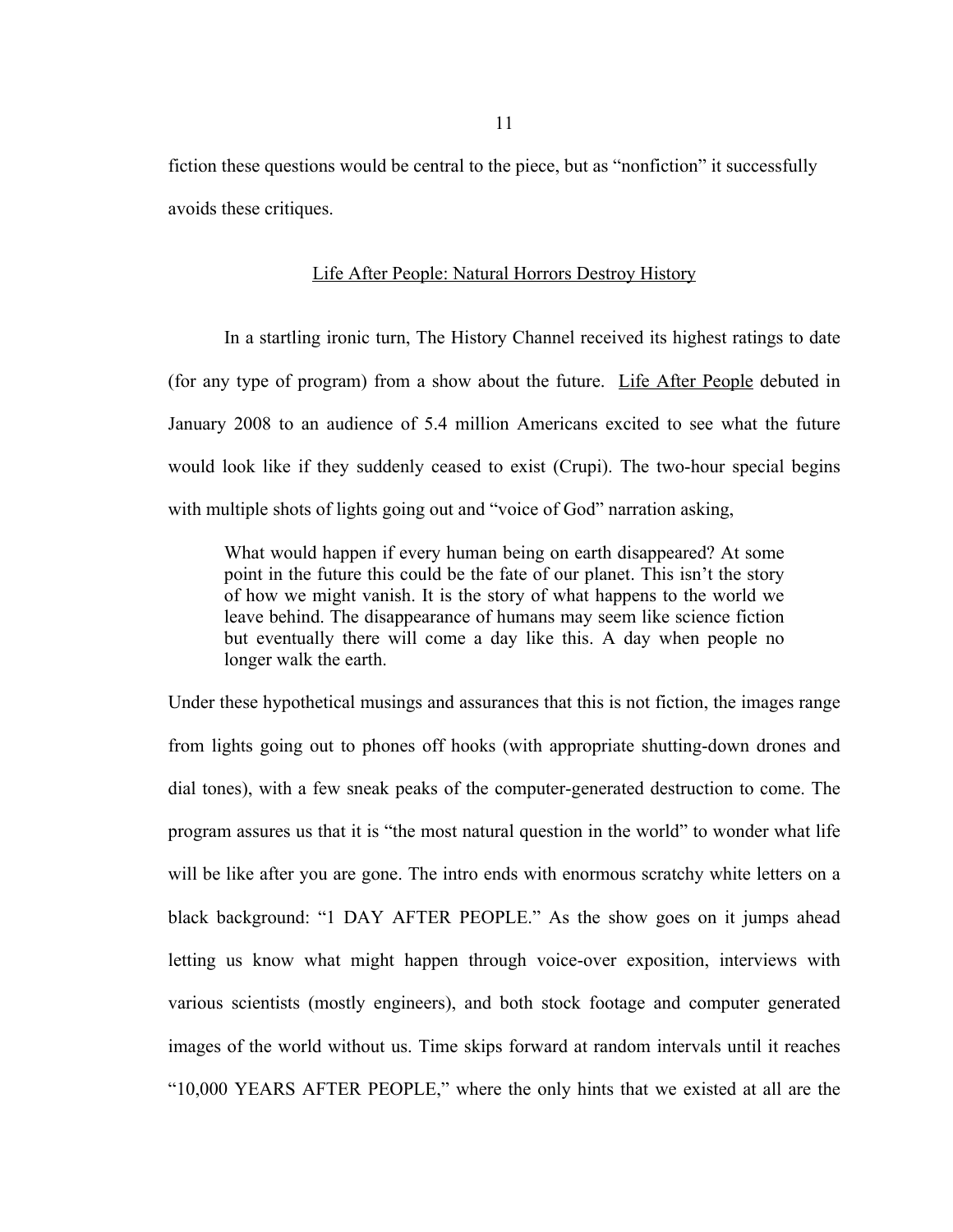pyramids at Giza, Mount Rushmore, and the Hoover Dam. A television series followed the initial special in 2009. Each episode follows the same basic plot of the original, but normally focuses on one topic or city (topics include invasive species, dead bodies, bridges, etc.).

In this future great modern cities do not look like the sun-kissed ruins of Greece or the moss and vine-covered fairytale castles of Europe. Here, as one reviewer points out, our ruins look like cutscenes from an apocalyptic video game (Slarek). This future is unstable and looks ready to produce untold numbers of ghosts and monsters. Life After People frequently visits real abandoned towns to prove that their predictions are based on reality, but the program cannot resist turning many of these into moody horror segments. Every abandoned classroom or amusement park is filled with ghostly children's laughter, and one dance hall in Pripyat, Ukraine (a town evacuated after the Chernobyl disaster) has distant party sounds reminiscent of Stanley Kubrick's The Shining. Each transition has unnerving glitches and jarring static, making each leap forward more and more foreboding. Animals will populate the future, but only the most skin-crawling kind. Rats and roaches scurry through the empty world along with hissing cats, rabid dogs, and wolves that always seem to be covered in blood. Life After People will be a jungle nightmare.

The History Channel's Life After People wants to make sure you know that it is not just difficult to keep the forces of nature from damaging man-made objects, it is a war. When "nature" is not "reclaim(ing) her old turf," it is, "spreading like a cancer," "battling back," and "devouring," because, "…those who kept the forces of nature under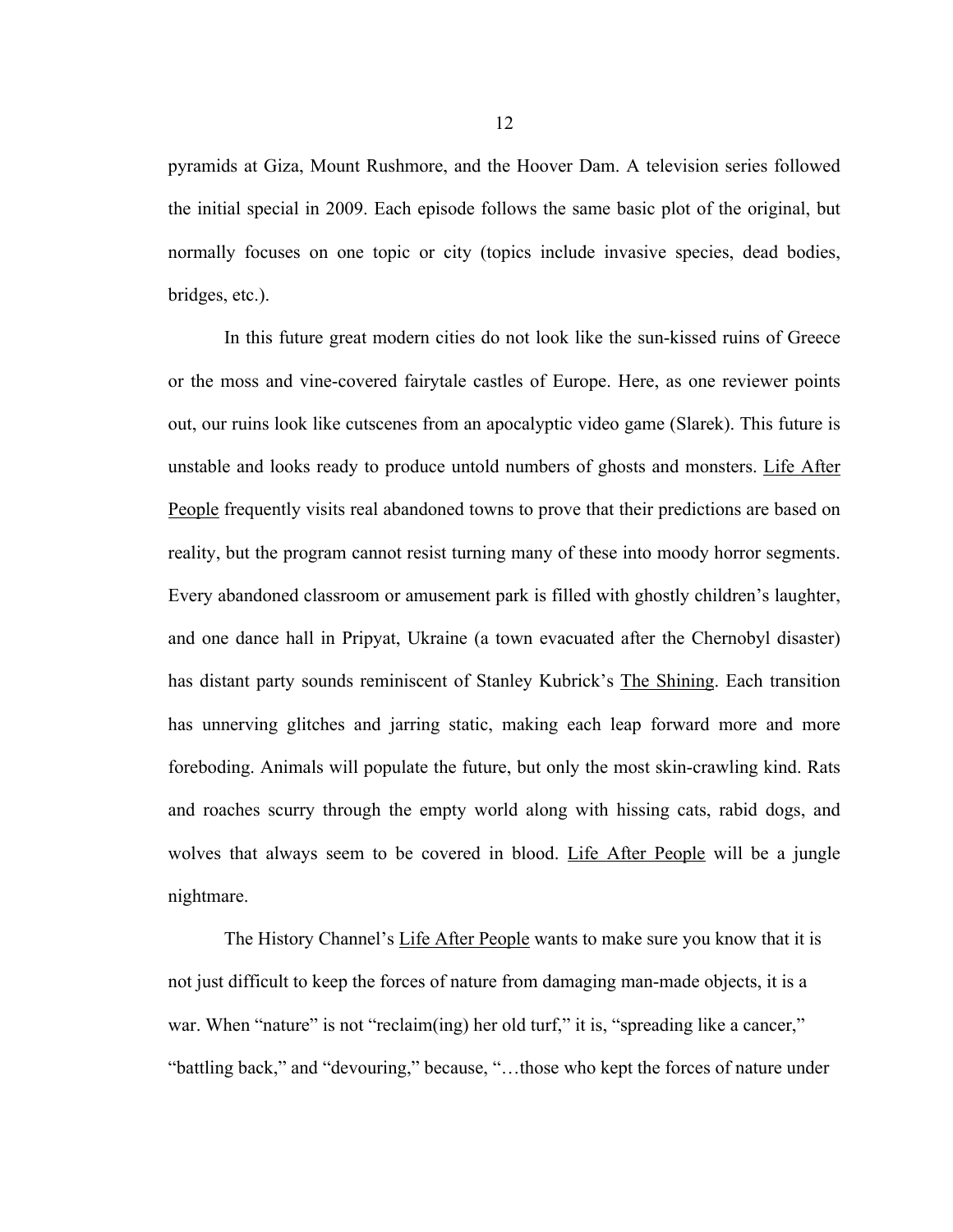control have vanished. Nature, long contained, is poised for an outbreak of violence, chaos, disease, and disaster." In the first episode of the television series, we are assured that only human intervention has prevented the loss of thousands of years of history. Without modern temperature and humidity controls, we watch CGI Tutankhamun crumble to dust and the Sistine Chapel collapse in on itself. Although it is pointed out that tourism is part of the reason the Sistine Chapel needs its current level of maintenance, the overall message is that culture and history only persist because of our vigilance and control. Historians and engineers are of the utmost importance and anything that has survived by itself without outside help (e.g., the Dead Sea Scrolls) is a fluke. If we want our history to survive into the future, we need to be there to actively protect it. This is not a very surprising conclusion from a History Channel show about the future.

This show looks like a horrifying science fiction program. Films and television often use horror to villainize something they, or society as a whole, find problematic. In Life After People the audience could conclude that the filmmakers villainize the natural world because without historical artifacts they would be out of a job. The show's creators fear the destruction of the archive explored in Jacques Derrida's No Apocalypse, Not Now. With the deterioration of architecture and artifacts, no one in the future could construct the histories of civilization, determine their importance, and continue the work of historians (never mind there would be no person left to do this). Unfortunately the show, being nonfiction, does not invite any of these critiques. The narration assures the audience that, "… there will come a day like this," a day where people no longer exist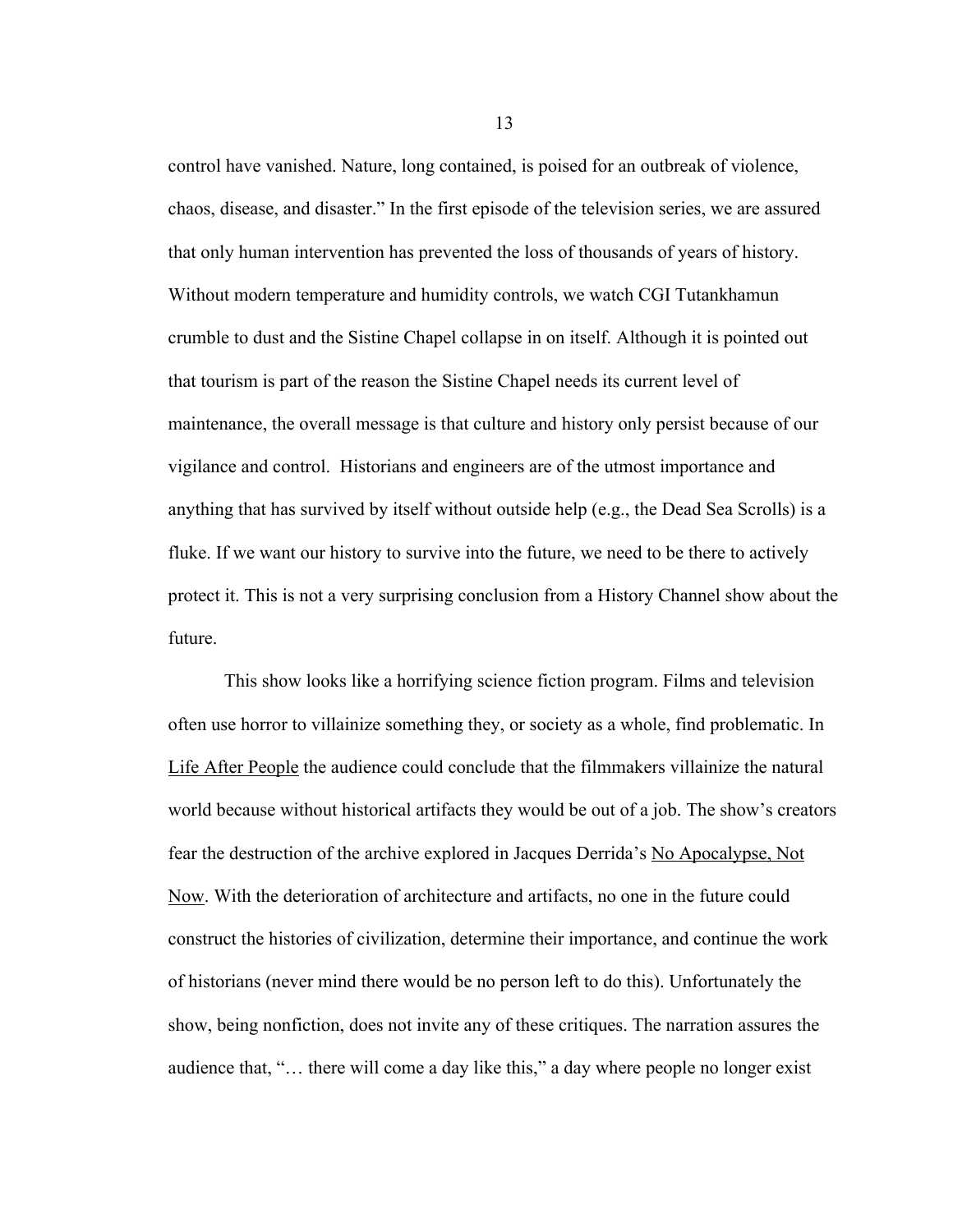and that eventuality should not be questioned. The real footage of abandoned places also calls for viewers to think of this as something happening not in a hypothetical space, but on the Earth we know. The large amount of conjecture that makes up the show is ignored and all predictions are taken as fact. Life After People proclaims it is objective and real and should be seen as such.

Science fiction films invite audiences to engage critically with their subject matter by existing in metaphoric space and not reality. Sharona Ben-Tov's book The Artificial Paradise argues that the films Alien and Aliens put feminine nature and technology at odds and villainize all things female, especially pregnancy and motherhood (43). Throughout both films humans are destroyed (sometimes with pregnancy) by uncontrolled nature and only with the help of technology can a woman stop the monsters. Since the aliens do not actually exist, the audience is free to imagine what the filmmaker is saying and draw their own conclusions. The multiple levels of meaning gained by criticism exist in both the fiction films and nonfiction television shows, but the creators of Life After People deny this by insisting that their speculative program is completely real and not up for discussion.

#### Aftermath: Population Zero: First Person Perspective

Not even two full months after the original broadcast of Life After People, The National Geographic Channel put out its surprisingly similar Aftermath: Population Zero. The program follows the same basic formula of jumps through time after people have disappeared, but with a few differences.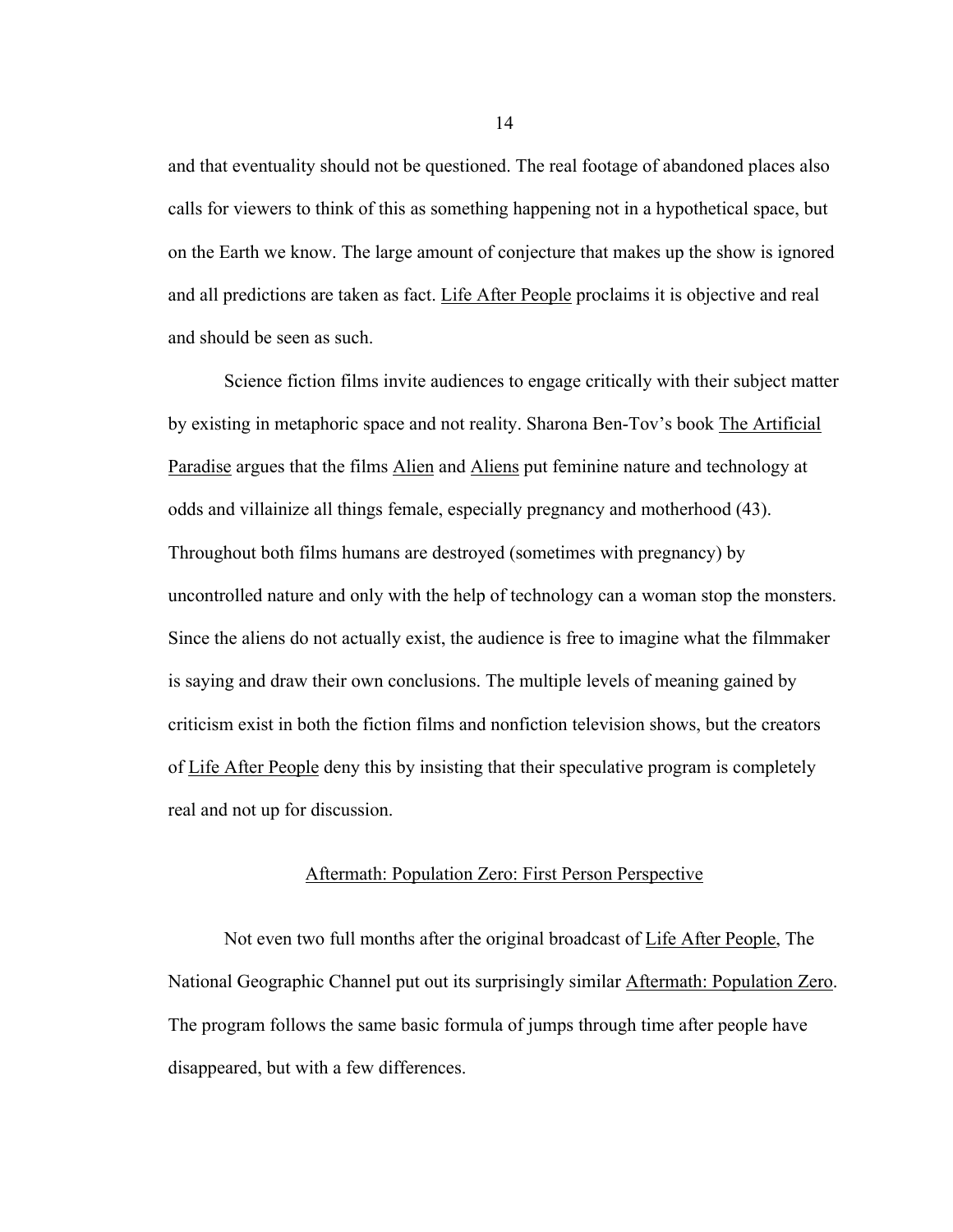The first and most obvious change is that people do not vanish before the program begins; they all disappear at one time from all locations on earth on screen. The program seems as if it exists in a parallel universe that looks like our own but has some fantastic elements. The narration tells us, "One minute from now every single person on earth will disappear. It does not matter how or that it's far fetched. What's important is, what will happen when we're gone?" We soon see the immediate result. Crowded city streets are suddenly empty. A CGI double-decker bus crashes into a fountain. Kettles boil over. We are told that planes that were landing would crash and that ones in the air will stay up for a few hours before crashing. Although this conjures up ideas of the Christian Rapture, it is never mentioned, let alone explored.

The program **Aftermath: Population Zero** jumps forward in time, but not with jarring noises and text (as in Life After People). The narration announces the leap and then small text appears at the bottom of the screen. This is consistent with the overall tone of the series, which is much less terrifying than the History Channel show. The future here is less of a nightmare and more of a dream. CGI destruction is kept to a minimum and scenes of life without humans are high contrast and nearly sepia toned. Aftermath: Population Zero needs to be less terrifying because, while Life After People is closer in form to an expository documentary, it has more in common in its overall design with The Future is Wild (Nichols 34). Throughout the program we are never told how we know events will progress this way and no experts are interviewed. When we go to a location, we must believe that we are there not only in place but in time. This is footage of the future. A terrifying program set in the future would be harder to follow and see as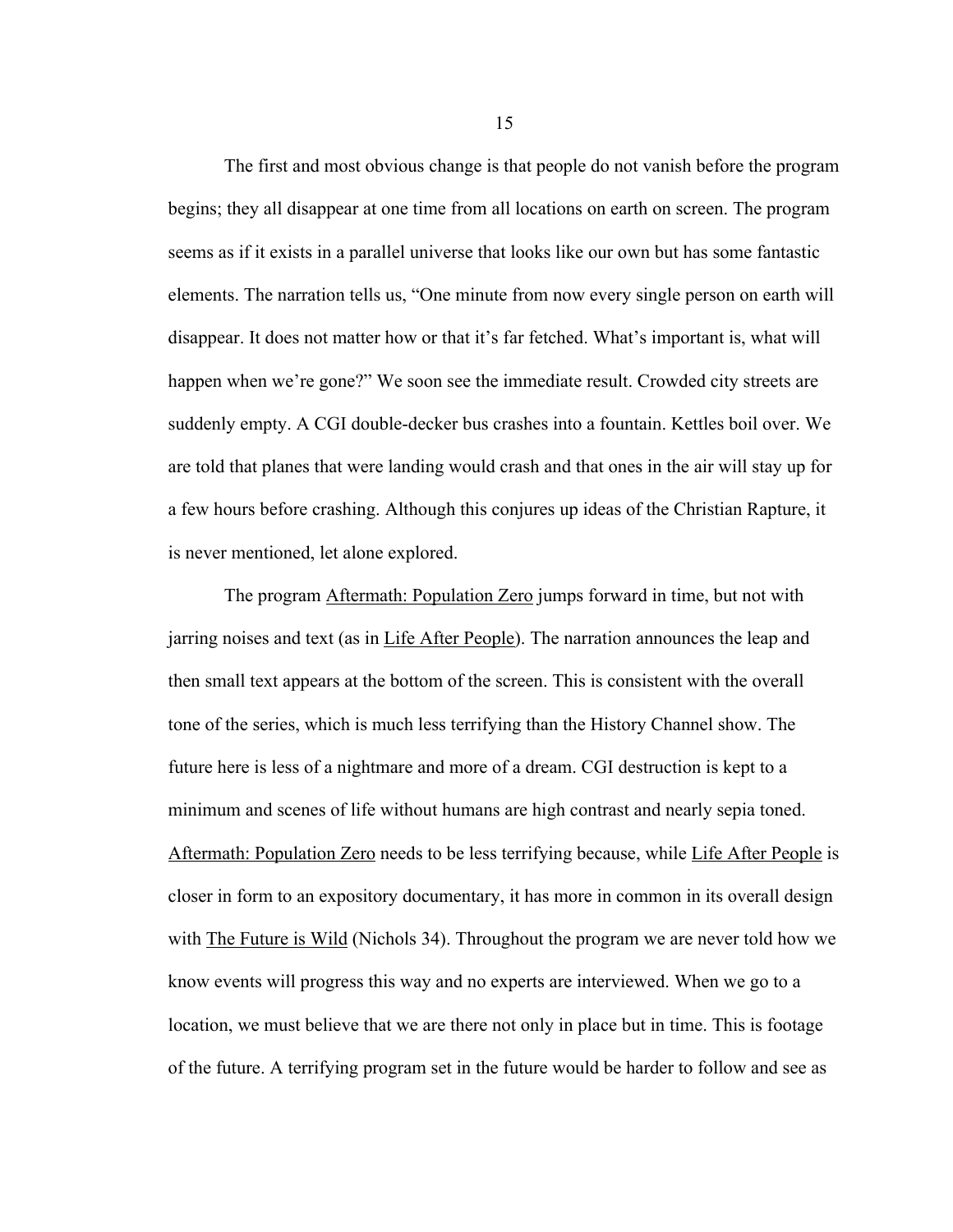educational. Life After People gets away with this by having an abundance of experts and examples from the real locations it visits. They want you to know that their horror story is actually full of facts and not made just to scare you. Since Aftermath: Population Zero does not rely on expert interviews, it must make different stylistic choices to establish its documentary authority. When it puts a hawk in a set and tells you it is sixty years after people, you are more likely to believe you are watching a trustworthy documentary if you are not also wondering if the building is haunted.

Aftermath: Population Zero focuses more on the environment than Life After People does. A large part of the first half of the original special centers on the disaster that would occur if humans were no longer around to staff the many nuclear power plants across the globe. Real and CGI fog drift around animals and plants and we are told that each meltdown would be twenty times worse than Chernobyl. Yet, somehow, even though many animals die, soon nature bounces back. This is the overall message of Aftermath: Population Zero: no matter what we do to the planet, if we leave it alone it will fix itself. Wolves will come back and breed with dogs. Herds of horses will roam where they did before people existed. Not even cataclysmic nuclear meltdown can stop the natural world. At one point the program does tell us that things like a stainless steel sink may be around two-hundred-thirty years after people leave, if not longer, but it would most likely be buried only to reappear in spring rains. National Geographic wants us to know that everything will turn out just fine if we just leave the natural world alone.

The idea that the earth will clean itself if we let it assumes that everything we are currently doing has no lasting effects. The audience is assured of this by the voice of God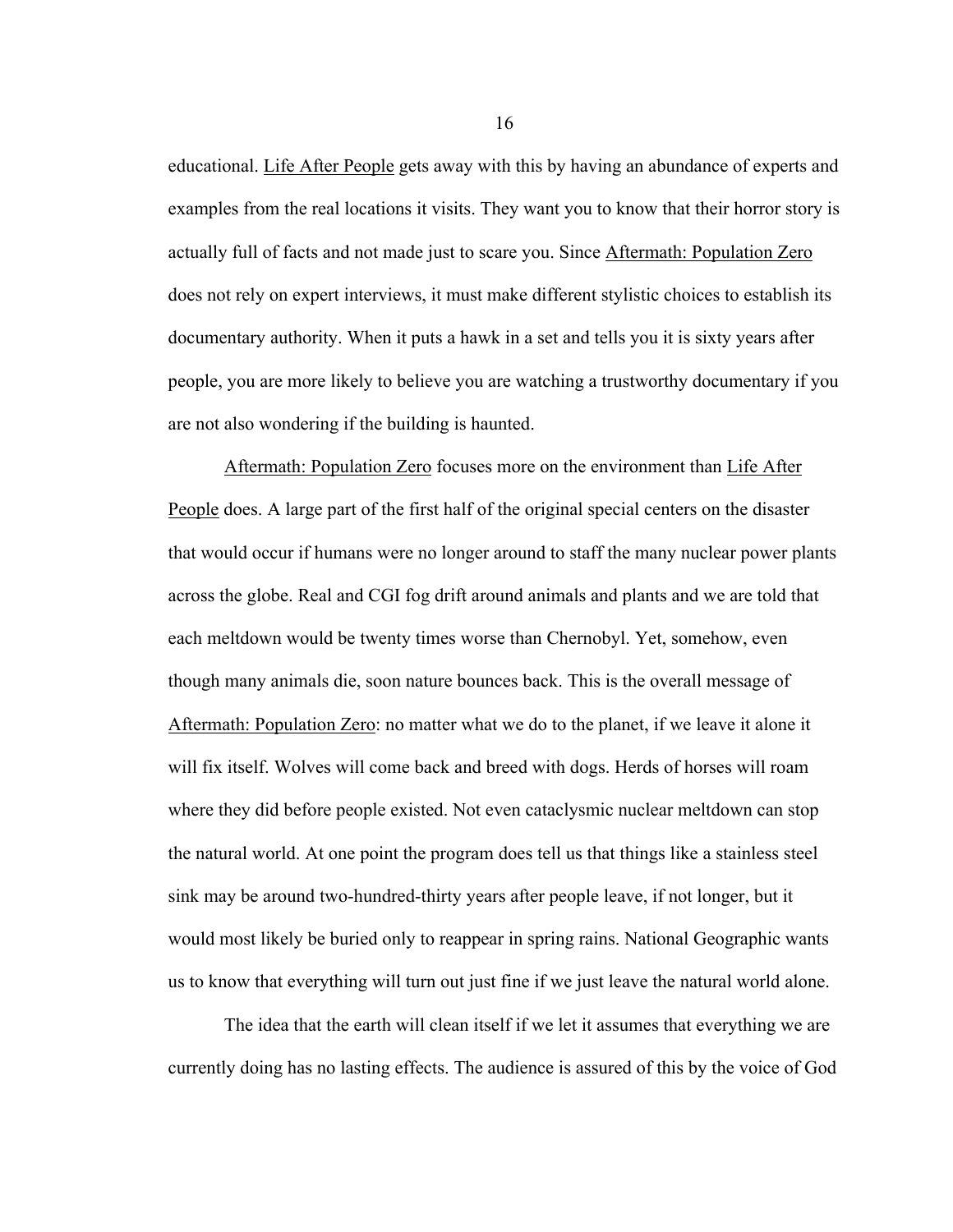narration in the same way the audience is assured that it does not matter how people will disappear. These assurances do not leave room for even the simplest questions asked by b-movies like the 1954 film Them!: Should we really have so much radioactive material?

#### The Dystopian Eden

All of these programs look like dystopias. The Future is Wild, Life After People, and Aftermath: Population Zero each clearly state in their openings that people no longer exist on the planet. Whether it was voluntary or not, human beings abandon the earth and leave it to its own devices. As humans it is hard to think of a bleaker tomorrow than one where people do not or cannot exist. Apart from the lack of a protagonist, these nonfiction shows are similar to fictional apocalyptic narratives. In films like Omega Man and 28 Days Later the audience follows protagonists around decaying, abandoned cities, towns, and countryside occasionally stumbling upon monsters, much in the same way the camera explores the future each of the nonfiction shows. The only real difference is that the monsters of the nonfiction future are creatures humans left behind and not ones they created.<sup>4</sup>

Another parallel exists between these programs and one dystopian novel in particular. Each show involves massive leaps in time reminiscent of H. G. Wells' The Time Machine, one of the first works to look at a world without people. In the novel a man builds a device to take him to any time he wishes and with it he journeys to the end result of humanity. The same time jumps are present in each program, even accompanied

<sup>&</sup>lt;sup>4</sup> Both the mutants in <u>Omega Man</u> and the zombies 28 Days Later were created by man made chemicals.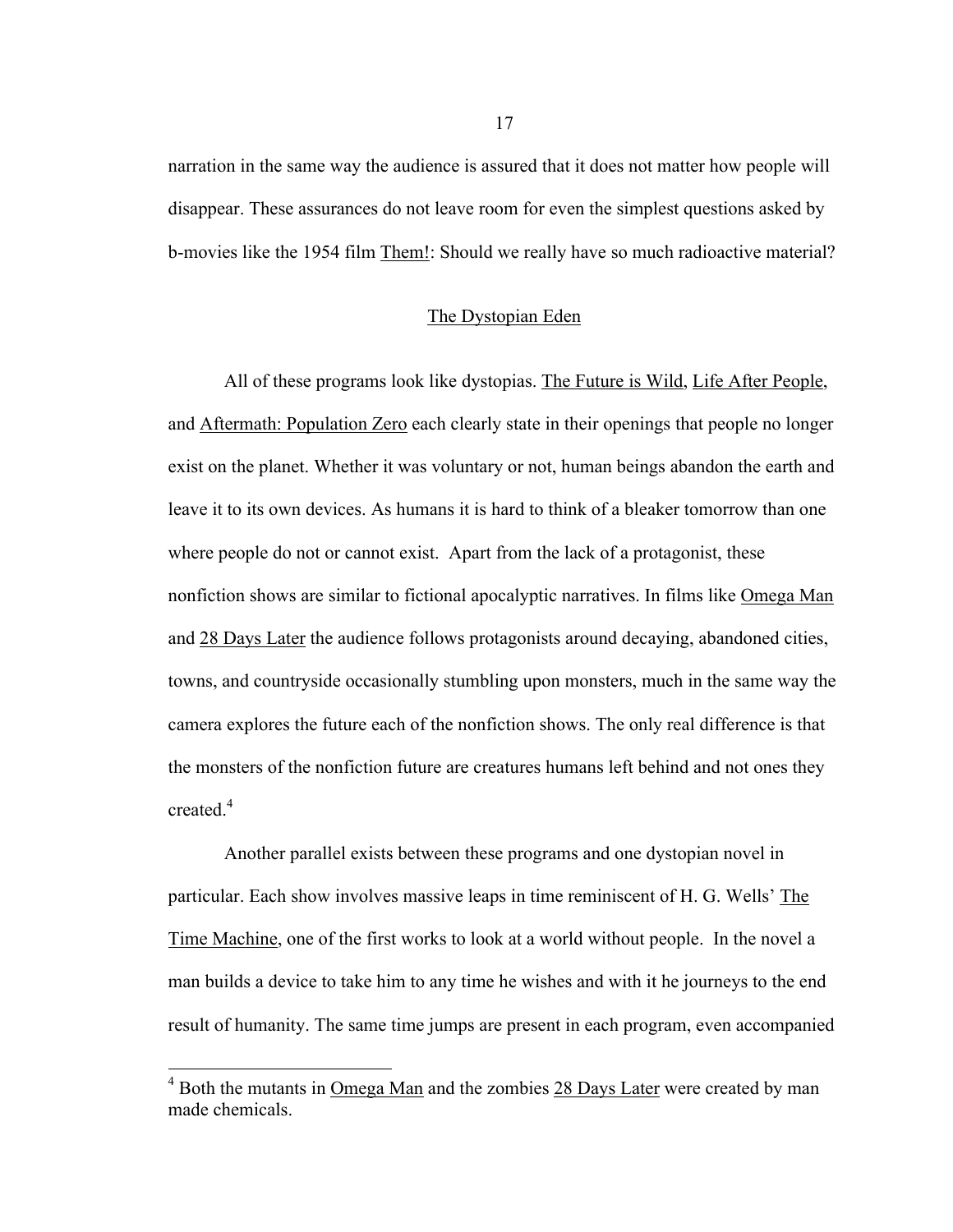by a mechanical device in The Future is Wild, but the most direct allusion lies in Aftermath: Population Zero. This show uses an effect to mark when the story travels forwards or backwards in time (when it talks about the present, it will "go there" and show footage of cities with people and life in them). For the time traveling, the program speeds up its video and makes a sound like it is fast-forwarding a VHS tape. This silly transition makes much more sense when looked at in the context of The Time Machine. The time traveler describes going to the future in a way quite reminiscent of fastforwarding. "To-morrow night came black, then day again, night again, day again, faster and faster still" (Wells 21). Also at this time he says that he watched his laboratory "fall away" from him and decay, as the buildings do in both Aftermath: Population Zero and Life After People. At the end of the novel, the time traveler goes far forward to a future where, "All the sounds of Man... (are) over" (105). In his first stop he encounters butterfly-like creatures that scream with a "dismal" voice and giant crabs who wish to eat him (102). Here the sun is huge and red and a "sense of abominable desolation" hangs over the world (103). The novel describes a dying future where life seems to slow down to an agonizing crawl. This is the bleak world of the dystopian earth without humans; but it is in this that the similarities with the nonfiction programs end. At the end of each program, the earth is not in its death throes, it is thriving. Although entire classes of animals die out completely in The Future is Wild, the earth simply replaces them with new, vibrant creatures. In the other two programs, the ultimate images are of worlds finally in balance. Where The Time Machine shows us a far future of Hell, red and dying, the nonfiction programs take us to a new Eden.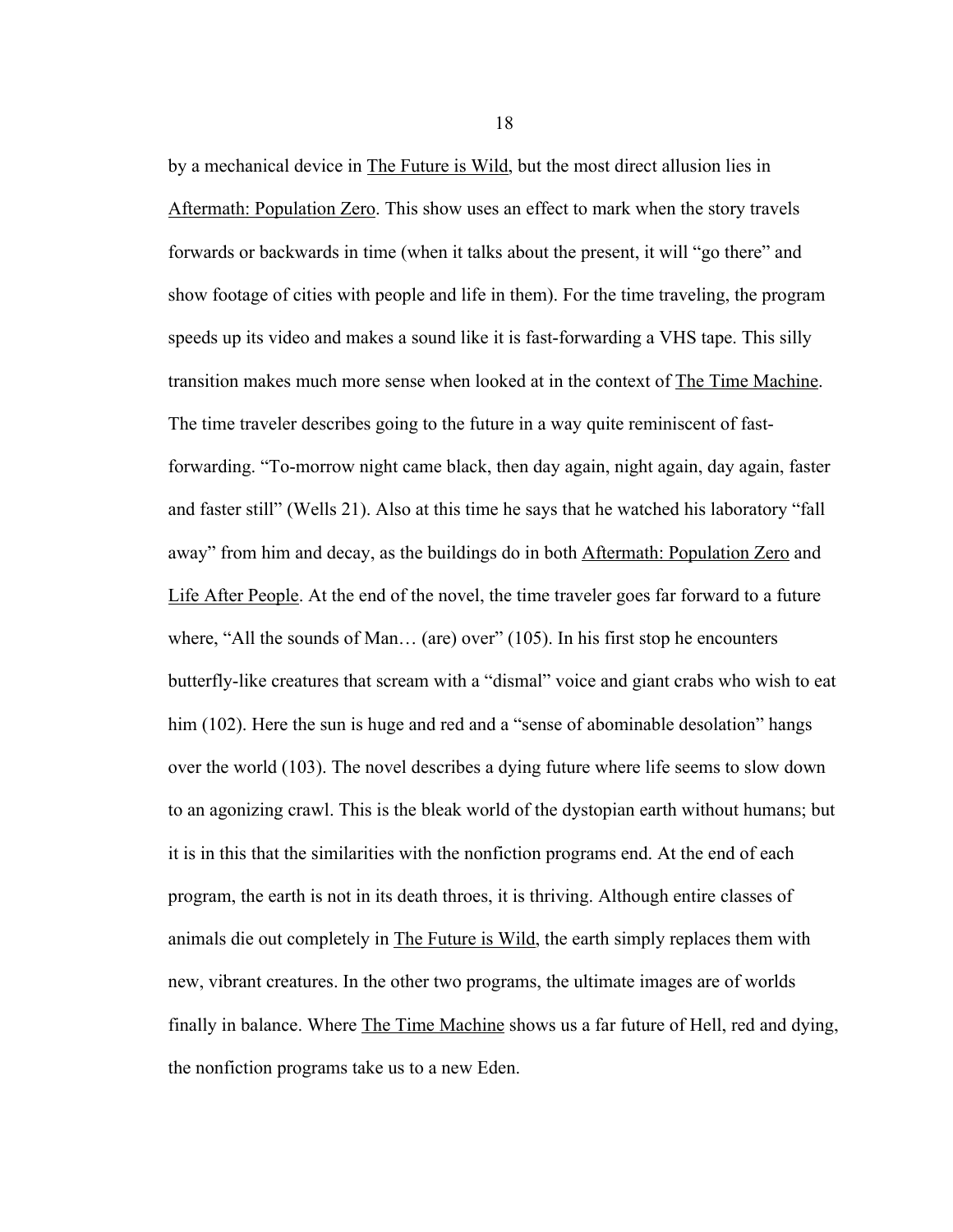Nonfiction films have shown the natural world as a type of perfect Eden since the invention of the blue chip wildlife film.<sup>5</sup> These programs made sure to only show the beauty and glory of a natural world where humans have no place and seem to not exist. This leaves the animals in balance with themselves and with the ahistoric world they inhabit. Their lives may still be fraught with danger, but only from other creatures that are still "natural," unlike the humans that would destroy these balances with their mechanized lives and cultures. Here we see every one of these nonfiction films about the future grow into human-less nature films. In a world without humans, The Garden is renewed and while the lion may not lie down with the lamb, their roles in life are set only by the most natural laws of instinct and evolution. But in these utopian futures someone is missing. These programs say that the humans were tossed from Eden and cannot enjoy its reinvention on earth. That reinvention only comes with their second expulsion. What starts as a dystopia can only become a utopia without humans.

The idea of a completely empty planet is one that strictly separates these nonfiction shows and the fiction dystopias they resemble. The need for a protagonist in dystopian science fiction and for omniscient objectivity in speculative nonfiction is the primary reasons for this difference. Looking at a fiction story without human protagonists makes an interesting comparison.

The short story "There Will Come Soft Rains" by Ray Bradbury, documents the last day of a fully automated house after all of its occupants die from a nuclear disaster. The house coos and clucks through its day, attempting to make comfortable the people

 $\overline{a}$ 

<sup>5</sup> Recent examples of blue chip wild life films and television programs include Planet Earth, Life, March of The Penguins, and The Blue Planet.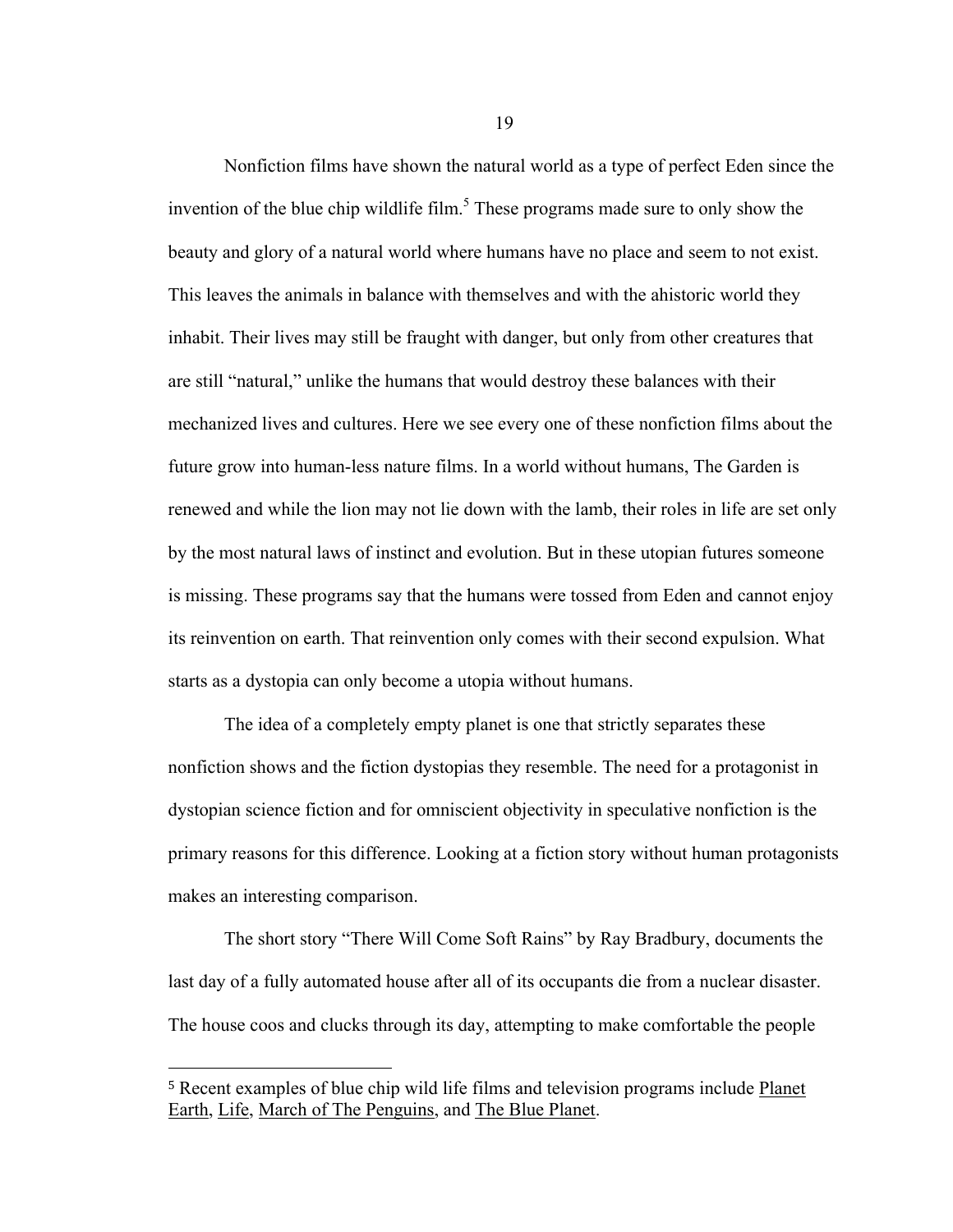that no longer exist. At the end of the story, a fire breaks out and destroys the house because, just like in Life After People, human-made creations need the constant upkeep and control of the people that made them (Bradbury 170). The moral of the story comes from the poem with which it shares its title. "Not one would mind, neither bird nor tree, if mankind perished utterly" (Teasdale 143). The same idea comes out of The Future is Wild, Life After People, and Aftermath: Population Zero: the earth will not miss human beings. In two out of the three shows, the audience sees the Statue of Liberty fall, but Charlton Heston is not there to comprehend what this means. In these works a dystopia for people is ultimately a utopia for the planet. However, they find no reason to address the cause or causes of the dystopia, which are so clear in the Bradbury story, Planet of The Apes, and other dystopian fiction. The construction of objects and the destruction of humanity are the events that begin each of these programs, but the questions surrounding these significant acts are never interrogated. The next three programs celebrate these two acts and leave out the unavoidable eventualities documented in of The Future is Wild,

Life After People, and Aftermath: Population Zero.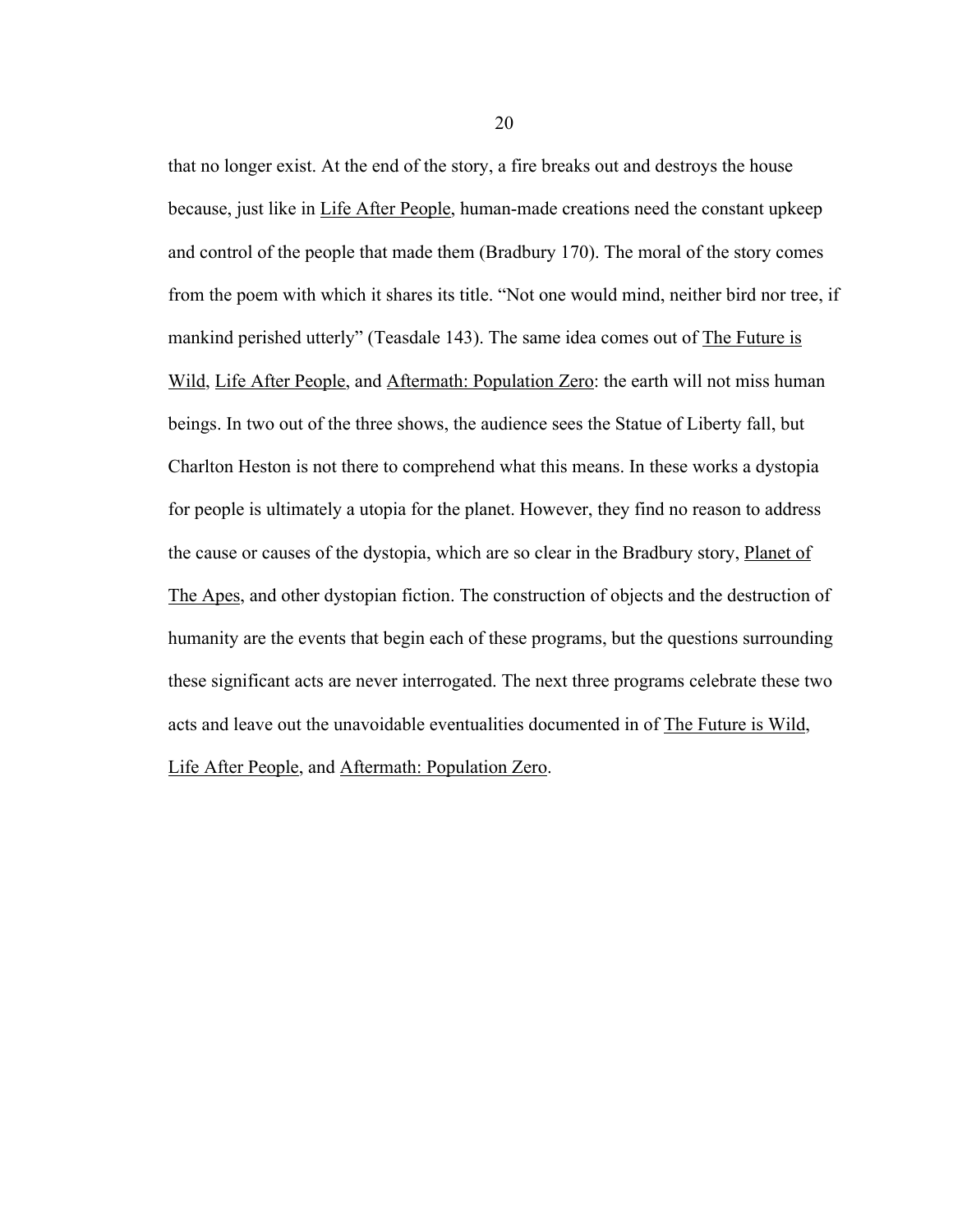#### WONDERFUL TECHNOLOGY: A UTOPIA?

Ever since the world's fairs and the futurist shorts of the 1940s and 1950s (e.g., General Motors' To New Horizons) nonfiction futuristic programming has strived to convince the populace that tomorrow is not only bright, but more convenient and exciting than today. During the Cold War, the goal of these programs was primarily to interest Americans in the sciences and encourage students to go into fields like engineering so that the West could keep one step ahead of the Russians. These programs continue to be produced and act as commercials for products about to come out and devices newly put to use. In a world so driven by technology, programs that link continuing technological dependence with utopias bring comfort.

According to Robert Rydell's book Fair America, nations use world's fairs to increase popular opinion of their policies or projects and to unite their citizens. In the 1930s American world's fairs began looking to the future to take the public's mind off of the current depression. These fairs contained the shift that opened the door for the technology-driven, futuristic nonfiction television shows of today. "Progress, in addition to its other definitions, now meant increased consumer spending as world's fair sponsors tried to persuade Americans that they had to set aside older values such as thrift and restraint and become consumers of America's factory and farm products" (11). The government and the sponsors of the fairs hoped that this would hasten the nation's economic recovery by rebuilding America's domestic market. These fairs "also encouraged Americans to place their faith in the ability of scientists and engineers to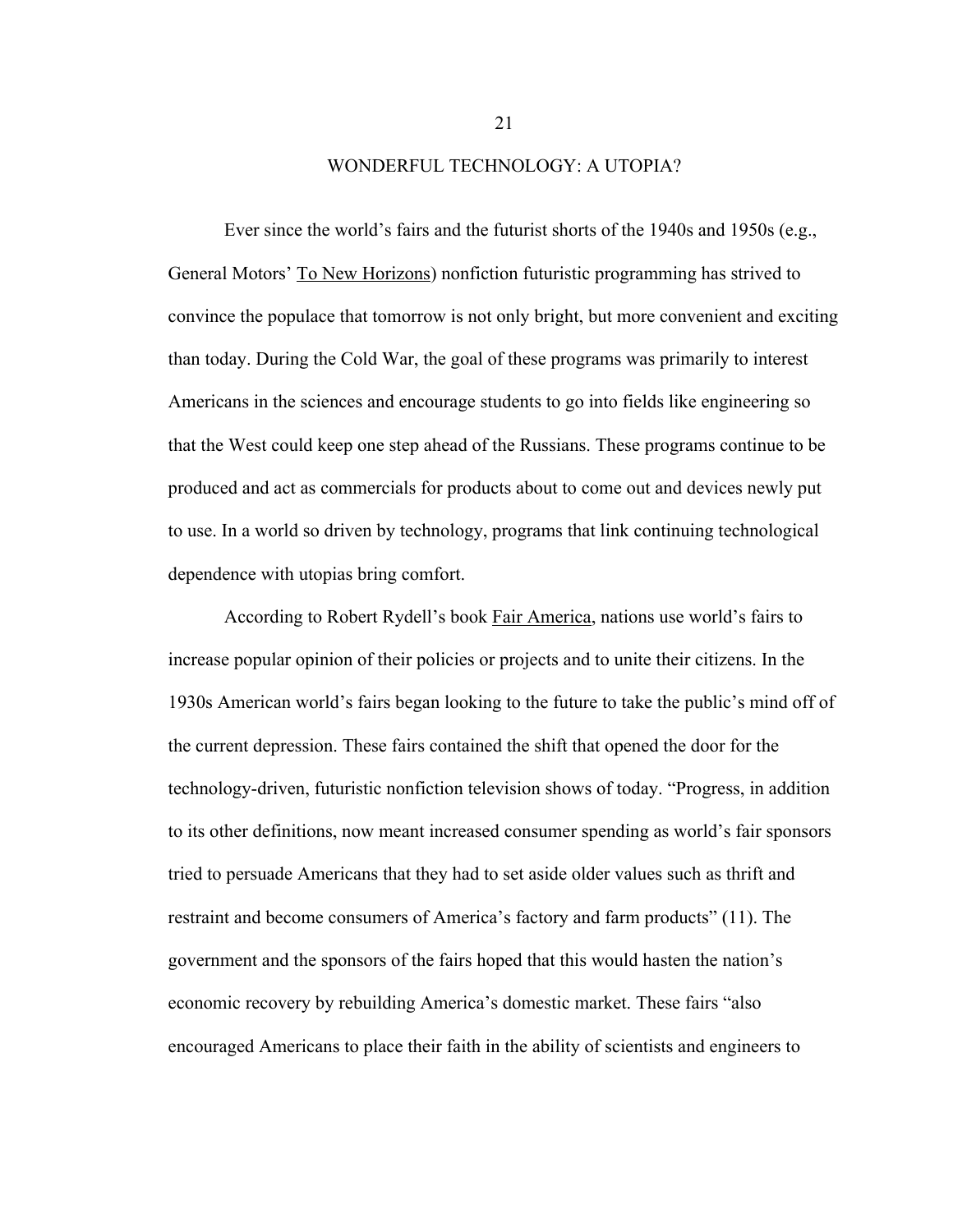design the world of tomorrow" (12). These ideas outlived the depression that gave birth to them and continue on in the television shows of today.

These futuristic nonfiction shows run into problems when they claim to be about an unchangeable future. Some programs avoid this by frequently stating that everything they examine is only speculation. If each program were only an infomercial about new technologies, they also would evade this problem. When a nonfiction show about new technologies asserts it can really predict the future, it instantly invites comparisons with another genre that also looks at the effects future products and procedures will have on humanity: dystopian science fiction. Unfortunately, because of the absolute faith nonfiction science programs place in their science and facts, they continue to insist that they cannot be critiqued in the same way as dystopian works. Beyond Tomorrow, Visions of The Future, and Future Weapons all continue the traditions of "progress" from world's fairs while also maintaining that they are authoritative science documentaries. Beyond Tomorrow celebrates consumerism, Visions of The Future proclaims our mastery of science will solve all our problems, and Future Weapons revels in the power and the force of tomorrow's killing machines. These shows glorify the construction of goods and the destruction of people, while ignoring that these acts set the stage for dystopias in literature.

### Beyond Tomorrow: The Science of Consuming

The Australian television program **Beyond Tomorrow** currently airs on The Science Channel (a spin-off station of The Discovery Channel) in the United States. The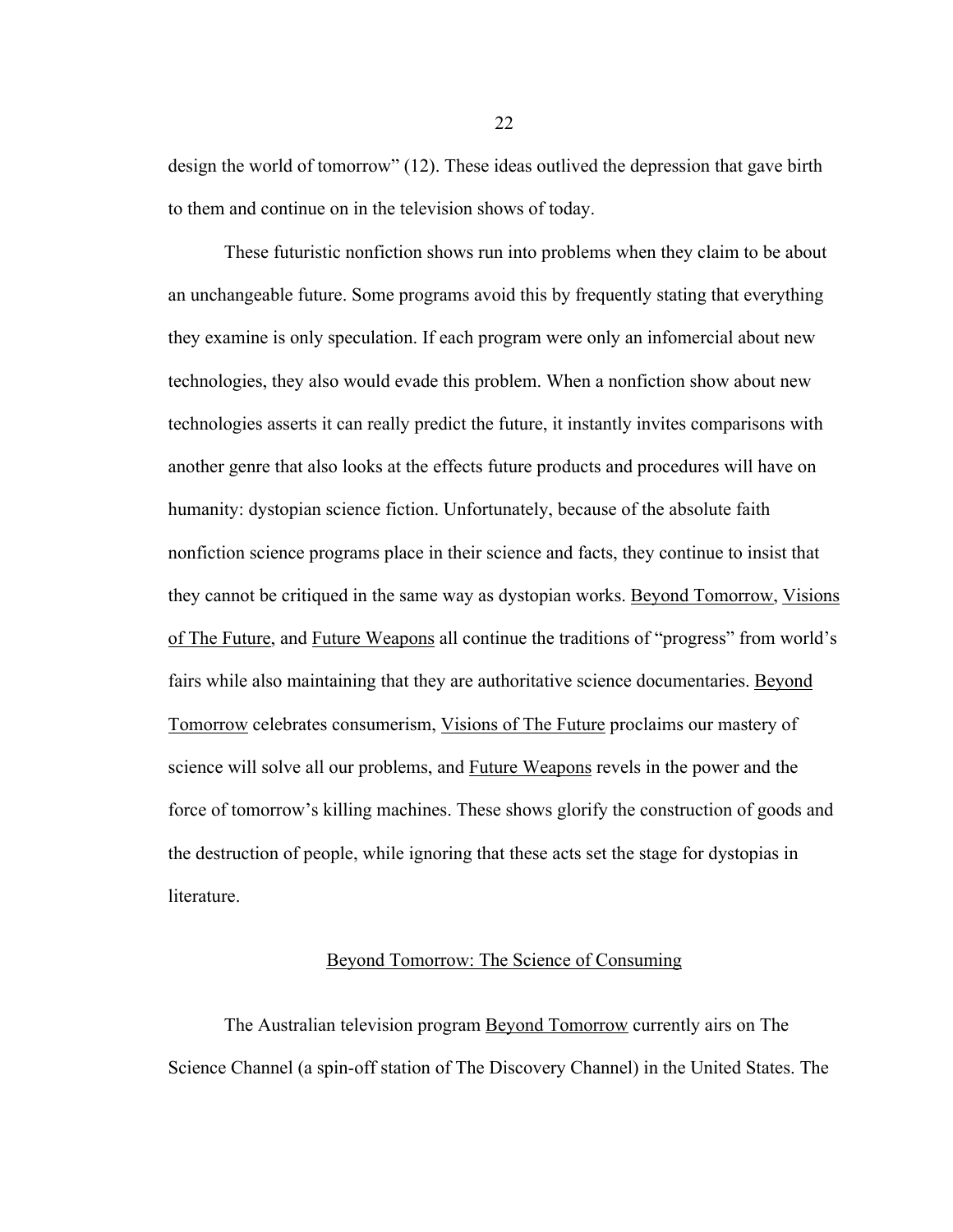program follows a handful of young presenters as they look for the newest innovations in technology. In a representative episode hosts follow police in the United States using portable scanners to take fingerprints, test drive a new Lamborghini, see forensic doctors performing virtual autopsies, learn that a man was able to swap a red paper clip for many different things on the internet, see that high resolution photographs can find real Rembrandts, and play with a new type of touch screen. Each episode works this way, jumping from story to story without connecting any of the segments.<sup>6</sup>

Within each small segment a host normally meets the maker of the product or someone whose life it affects. These people then either demonstrate the workings of the product or let the host play with it. For example, the section with the Lamborghini is basically a long form commercial for the car. The host spends much of the segment driving the machine while telling the audience about the smooth ride and how fast the car can go. After about four minutes of this the presenter finally mentions that the car consists of primarily carbon fiber, to reinforce that this show actually focuses on the future and not just selling products. In fact, not once in the Lamborghini section did anyone claim that anything about the car is "innovative" or "new"; the closest they came was "exclusive" when explaining that Lamborghini will only make a few of them. Television is so inundated with commercials that this program can effectively pass one off as "science."

The show is interested in new technologies, but not overly so. This program presents interesting new high-tech gadgets and rarely goes into any detail as to how they

 $\overline{a}$ 

<sup>6</sup> Clips from the Discovery Channel show Mythbusters occasionally end up as segments in Beyond Tomorrow.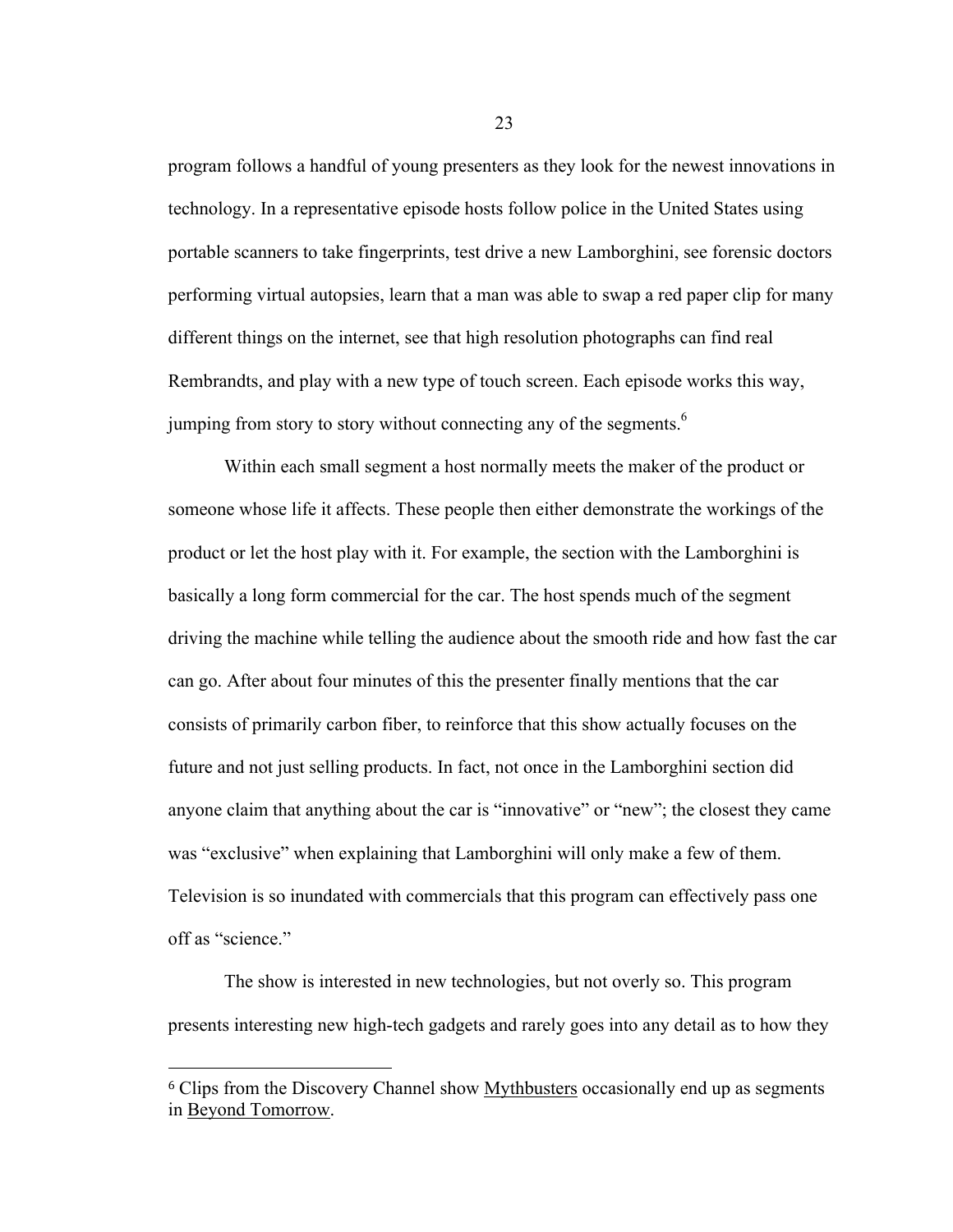work. It profiles new products that will be available in the near future, but most are toys for the rich or made specifically for specialized segments of society (e.g., doctors). The products and innovations of Beyond Tomorrow will make life fun and exciting in the future, or at least that is what they would like the audience to believe. The young, excited presenters reinforce that the future will be a utopia where the gadgets are fun to play with even without any knowledge of their inner workings or how they are made. This depiction of commodities further reinforces the current, ever-widening gap between consumer goods and the ways they are produced. In the future we will have even less of an idea of why something works or where it came from. These inventions always seem very innocent and no thought is given to any negative impact they could potentially have in the future world. There is no talk of the pollution produced by the Lamborghini or what sort of factory creates the touch screens they are so excited about. This program wants an audience ready to buy the latest things when they come out without worrying whether or not they need them or what sort of future those products might create.

The idea of progress through consumerism, so vital to world's fairs from the 1930s onward, lives on in Beyond Tomorrow. The excitement shown by the hosts stems primarily from the newness of each product and that these are objects that can be purchased. The film Brazil is also set in a world in love with progress and consumption, but, unlike Beyond Tomorrow, it explores what happens when these trends go unchecked. Early in the film we see the busy office where the main character works. The perfectly choreographed workplace runs like a well-oiled machine and the promise of an efficient, perfect tomorrow appears to have been achieved. However, immediately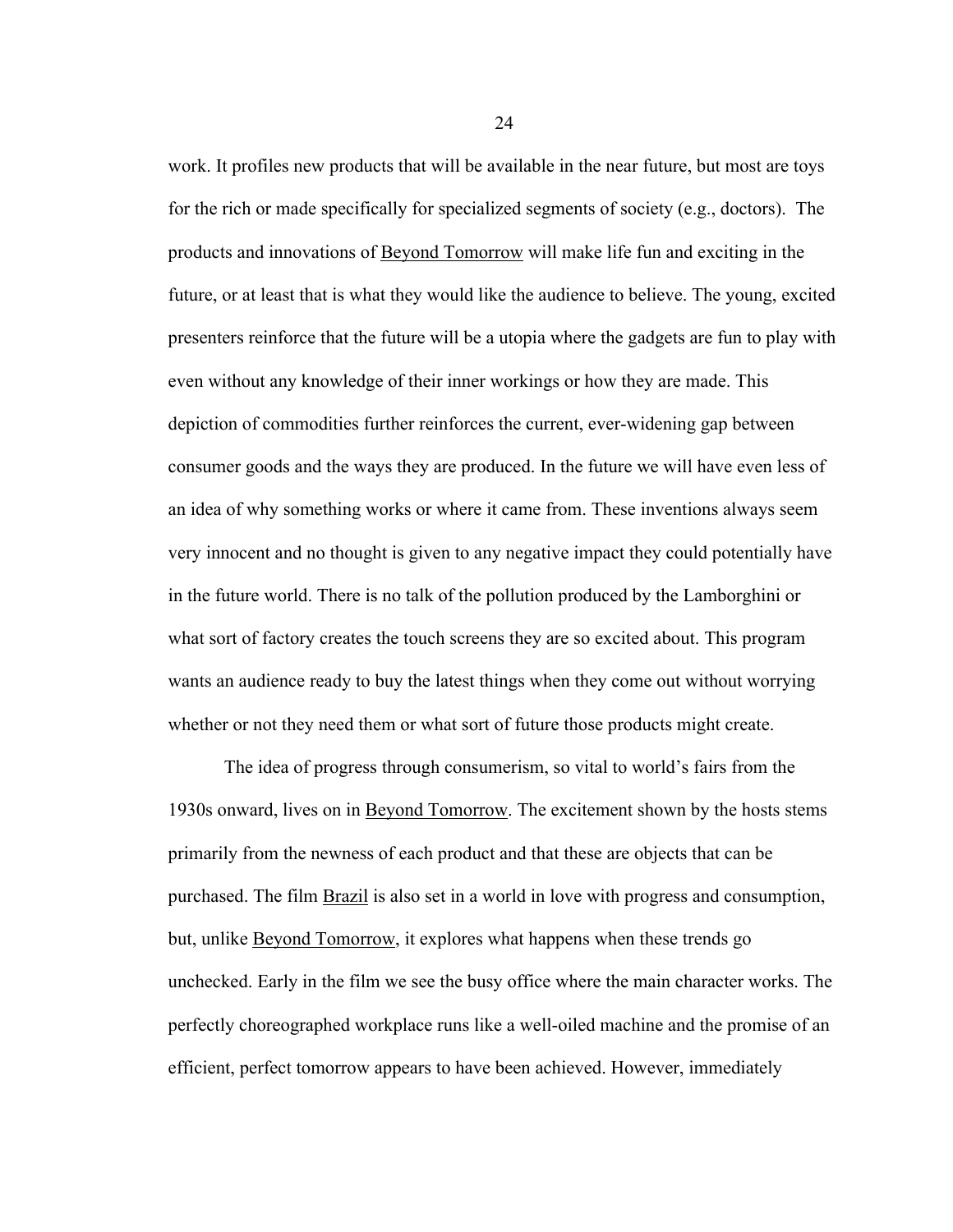following this we find out that the main character is not at work because his futuristic alarm clock did not go off. He attempts to get his breakfast from his automated kitchen (much like the one pictured in the futuristic General Motor's film Design for Dreaming), only to end up with wet toast and a whole container of sugar in his coffee. Here progress has happened, but it has not improved lives. The idea of progress is later mocked when he meets his mother at a restaurant. The waiter brings around menus that light up with pictures of the dish and the meal comes out almost immediately after it is ordered. Speed and neatness of presentation (no words are needed to order, just the number of the picture, which the waiter insists upon) are central to ideas of progress, but the result is unexpected. Each person receives not steak or chicken, but three scoops of strangely colored mush with a picture of the "normal" food they ordered stuck in it. Since none of the characters immediately complain about the state of the food, the audience must assume that this was what they were expecting. Later we see his mother getting plastic surgery that involves stretching her face out and covering it in plastic wrap. The procedure works (and much more successfully than the woman who was using acid to do the same thing), but the image is disturbing. At another point in the film we see a skyline of blue skies, fluffy clouds, and nuclear smoke stacks. The scene looks idyllic until a toothless bum leans over the clouds and the audience learns it was only a model. The real world has the smoke stacks, but the sky is gray and sooty. In this future, progress has moved into a grotesque reality.

Brazil is set at Christmas and there are constant reminders of the importance of consuming and progressive gifts that do not bring happiness. Most of the extras in the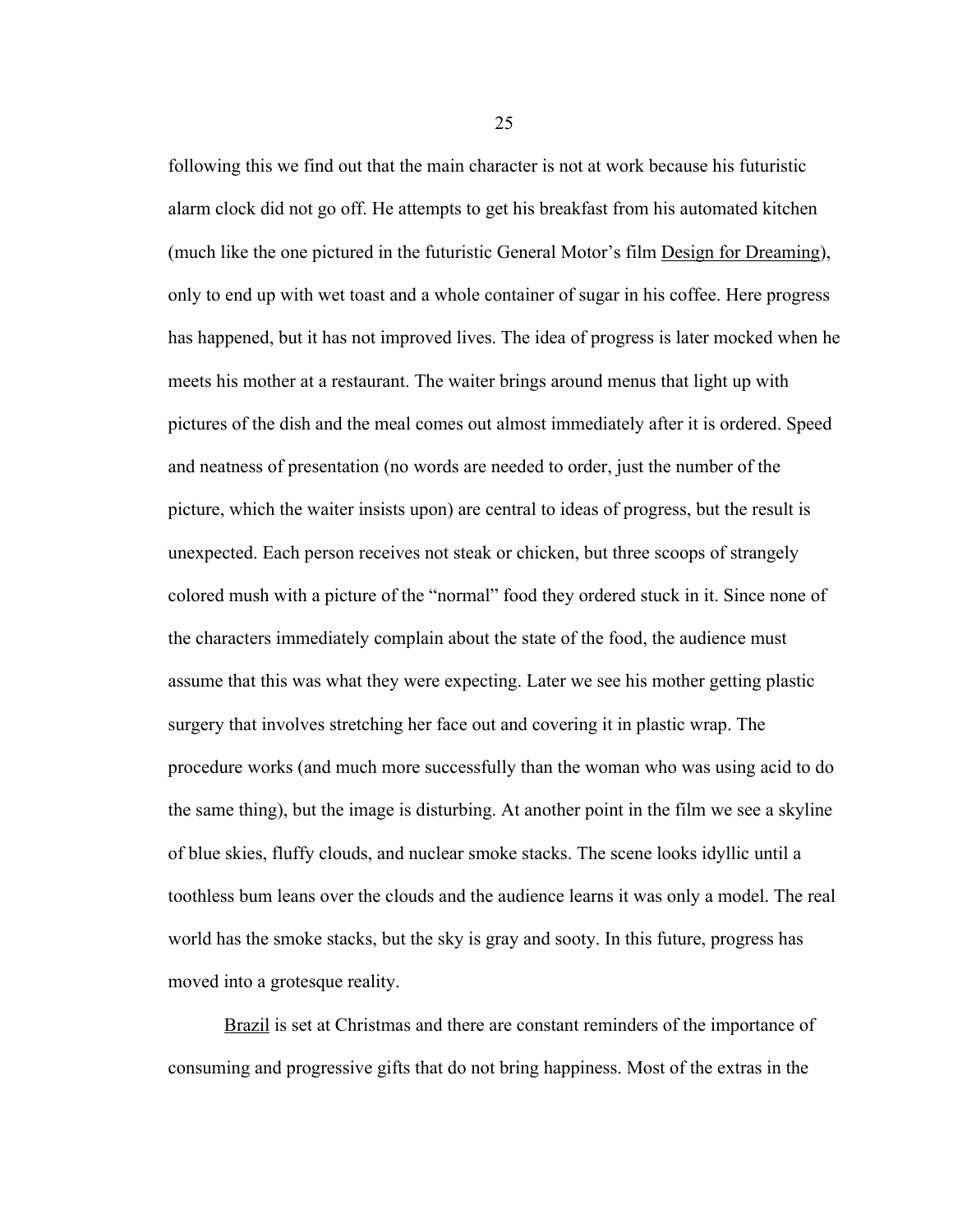film are pushing full shopping carts around the city and at one point we see groups of people carrying signs that read "Consumers For Christ." The main character is given the opportunity to move up in his job where identical presents are given to everyone. These turn out to be decision-making devices (a little weight will decide "yes" or "no" if you let it drop). Again, this would make life easier, but not necessarily better. These are the ideas that are missing from Beyond Tomorrow. Although we know we will be able to buy these things in the future and that they will be more advanced than the things we have now, there is no discussion of what our lives will really be like if we continue to move forward without questioning where we are going.

#### Visions of The Future: Mastery of Science

In 2007, the BBC produced Visions of The Future, a three-part documentary about the future of technology. This show also aired on The Science Channel in the United States. Each episode follows particle physicist and author Dr. Michio Kaku as he explores the very cutting edge of technology and imagines where these products, procedures, and ways of thinking could take us in the future and how they may affect our lives. The core idea of the show is that human beings are moving from scientific discovery into an era of scientific mastery, specifically in the areas of computer intelligence, biotechnology, and quantum mechanics.

In the first installment, "The Intelligence Revolution," Dr. Kaku shows the audience a top of the line computer from the 1960s. He then holds up a cell phone and points out that we now use computers hundreds of times smaller and three-hundred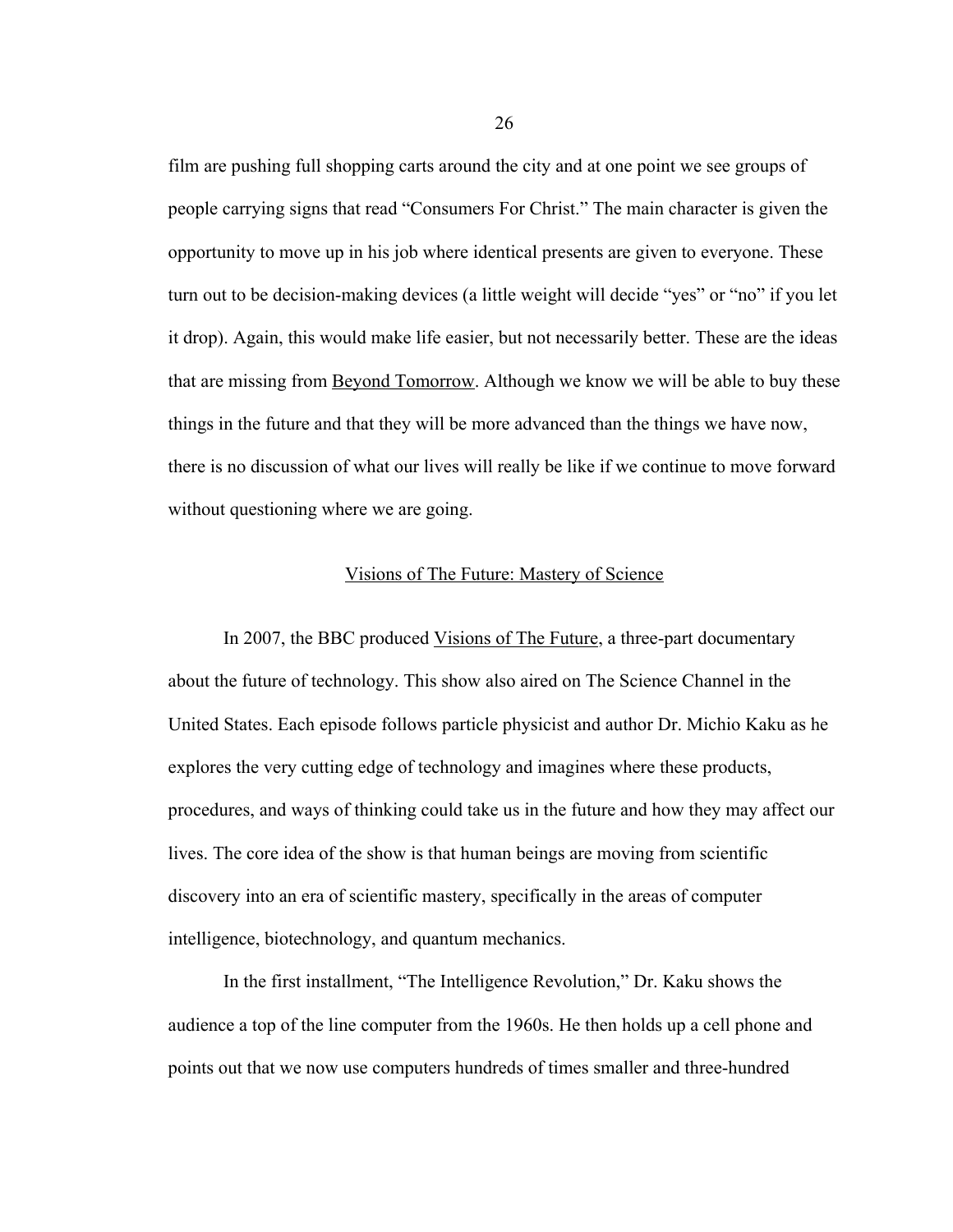thousand times faster than the machines of forty years ago. Visions of The Future uses that rate of progress to project the state of computers and microchips in the next few years, twenty years, and farther. We may not own flying cars a couple decades down the road, but we will have cars that can drive themselves and thus eliminate traffic jams and accidents. We will live in a world of "ubiquitous computing," when computers become so integrated into everything in life, from clothing to pills to magazines, they become invisible. Robots with artificial intelligence exist now and in the very near future will become much more prevalent. The program also looks at current fringe computer based social communities, like Second Life and World of Warcraft, which are slowly leaking into the mainstream and what that could mean for society at large in years to come. The episode ends with a look at a new procedure to fix severe depression with a "brain pacemaker." This story leads to a discussion of other methods that may soon modify the human mind and what that would mean for how we define what is "human." The other two hours of Visions of The Future structure themselves much like the first. Each program starts with the description of a huge advancement in the field, in these cases either biotechnology with The Human Genome Project or quantum mechanics with the development of quantum theory (which gives us the ability to understand and use everything from DNA to nuclear power). The show then references how rapidly these advances happened to propose what could happen in the not-so-distant future.

Dr. Kaku describes how new advancements will change lives. He tells the audience, "We are becoming masters of intelligence," or biology or matter itself. Where Beyond Tomorrow only shows the audience new things that they might one day get to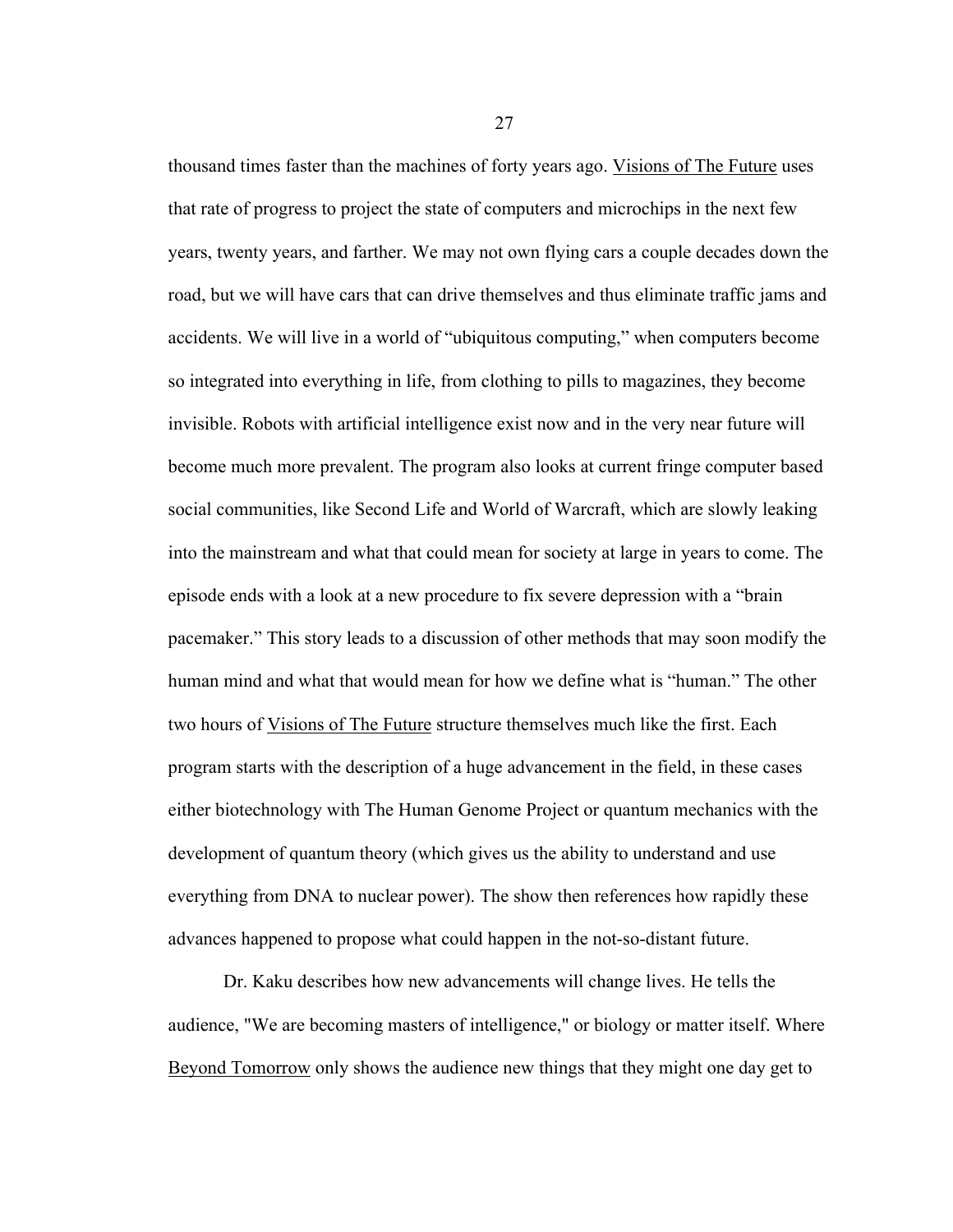play with, Visions of The Future strives to make each of its predictions not only interesting but significant to the future of every person watching. The show does, however, make reference to some people to whom these advancements will not touch immediately (the "have-nots," the people who will not have the most advanced computers, chips in their brains, designer children, space travel, etc.) but it assures its audience (presumably the "haves") that those "have-nots" will be the minority. It will be society's choice whether to keep these people out of our future (keeping the advancements only for the rich) and hopefully people will choose the right option. Considering the current state of "have-nots" in our society and that the show presents no future social advancement, it looks a little bleak. The program does not come right out and say we could end up like the Morlocks and the Eloi from The Time Machine, but it does make sure the implications exist. These vague hints to the consequences are sprinkled throughout the program. In the episode about biotechnology the host wonders how far the human race could change itself and still be considered to be human. Questions are raised about the end of personal interactions with the flourishing of online communities but are not pursued in any depth.

Visions of the Future takes a small amount of time to look at hypothetical questions, but in each instance after it has raised the issue and spoken to an expert about it, the show moves to another topic. It is as if the program is saying, "We have explored the potential problems and now they are settled." No problems are actually solved or even sufficiently interrogated because the show is only speculative, but the sheer number of experts lends an authority to this program that suggests that the actual future will fall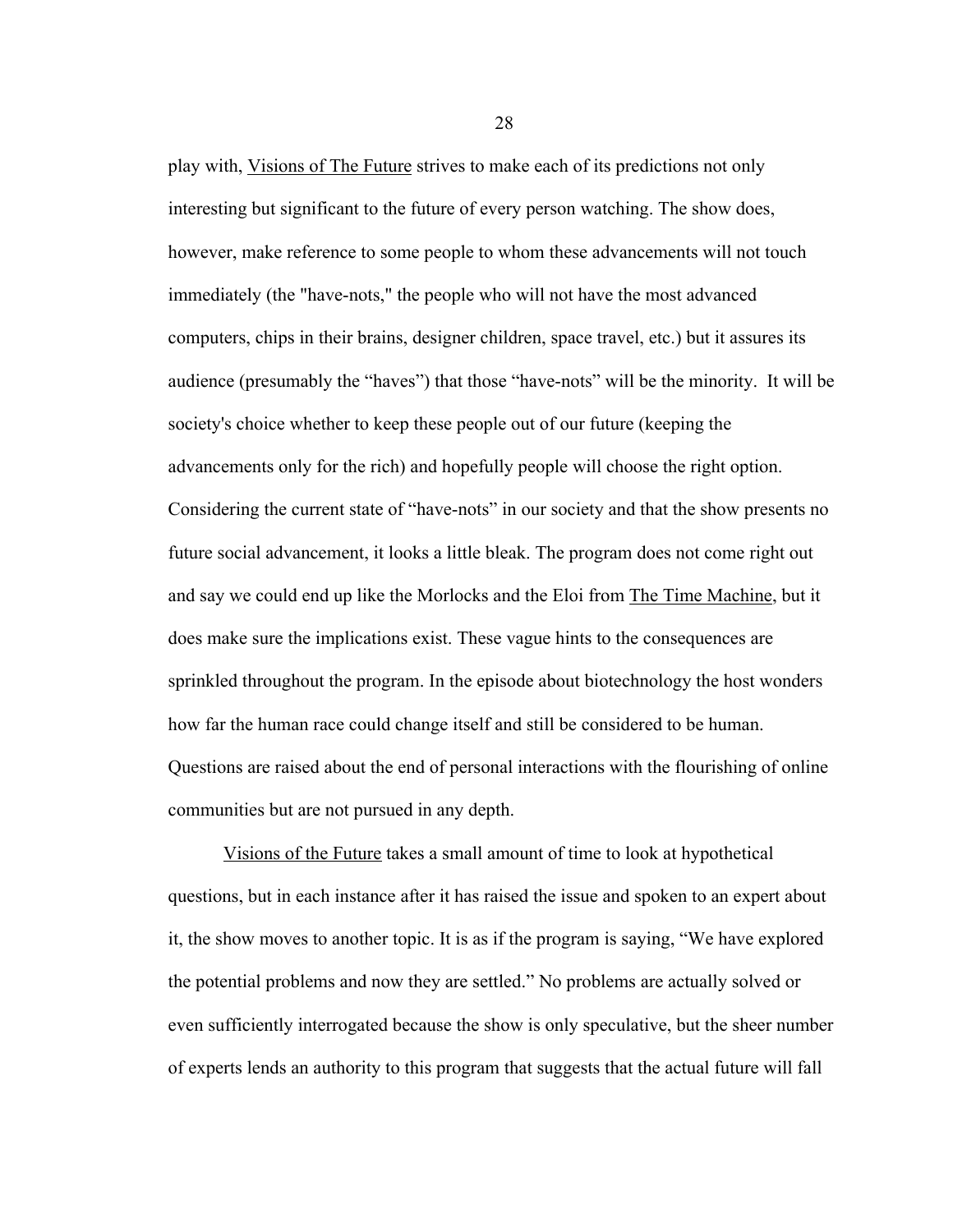into lock step with whatever they predict. These ideas deny the obvious comparisons to Brave New World in the episode about genetic engineering or those to The Matrix in their talks about online communities. At one point the show mentions the "have-nots" that one-day will not receive all of the advancements granted to the rest of society. The film GATTACA also broaches this problem. In that film the genetic engineering of children puts the earth in a near Brave New World state. In this case, science does not create the underclass specifically for their menial jobs (as in Huxley's novel), but the people end up there because science did not create them. The elite of this society possess perfect genes picked out for them by their parents and a scientist. The rest of the population lives as "de-generates" or "God-children," imperfect because of their natural births. These people would be the "have-nots" mentioned in Visions of The Future, but that program never extrapolates out what this would truly mean.

Overall Visions of The Future is still very utopian. The show only questions the future it presents a small handful of times and then never goes into much detail about possibly problems. The show gives lip service to the fears of dystopian science fiction, but insists it has all the answers and the audience does not need to worry.

#### Future Weapons: The Joys of Destruction

While Visions of The Future looks at a wide variety of innovations, the Discovery Channel show Future Weapons: Technologically Advanced Weaponry focuses only on new advancements in military technology. The program premiered in 2006 and airs on both The Discovery Channel and its spin-off, The Military Channel. Each week the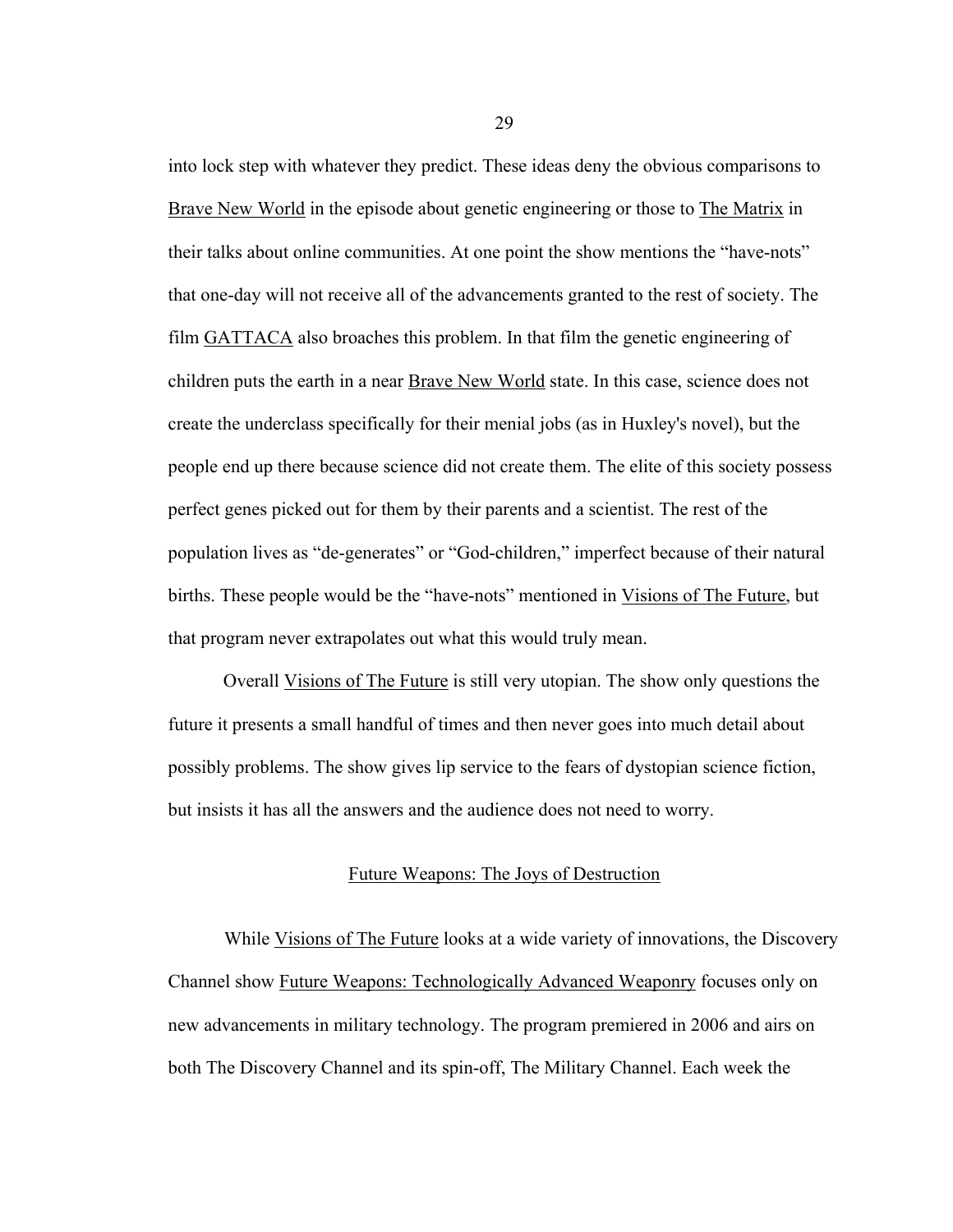audience follows Richard "Mack" Machowicz, a former Navy Seal, as he travels around the globe looking at and testing out the newest killing machines. In the episode "Stealth" (first aired April 26, 2006), Mack points out that it is dangerous to go up against snipers that hide behind walls and wear reinforced armor, such as those the American military currently fights in Iraq. Luckily the United States government invented a new futuristic sniper rifle that can "cut a man in half at 1400 meters" and can take out "a light truck at more than a mile away." In the program we see multiple times, often in slow motion, the M107 Long Range Sniper Rifle in action while the host gets very excited and tells us how many things the machine can destroy. Every episode contains four sections each of which fits a set pattern: Mack presents a problem, he introduces a new weapon solves that problem, and then everything devolves into free-for-all as the host and others display the firepower of the machine. Each weapon is either newly in use, in development, or proposed for the next few years.

Interestingly, for a show that claims even in its title to focus on weaponry of the future, Future Weapons is firmly grounded in today and not tomorrow. Not only does the show rarely look at anything that cannot explode something today, but it also makes a few assumptions that tether it to the here and now. Future Weapons not only showcases already-existing weaponry, it also assumes that every machine it profiles will always be necessary, at least until something bigger comes along. The program never gives any real thought to the idea that peace could break out and cease the need for all these weapons. This all relates to the program's viewers who like nothing better than to blow things up all day.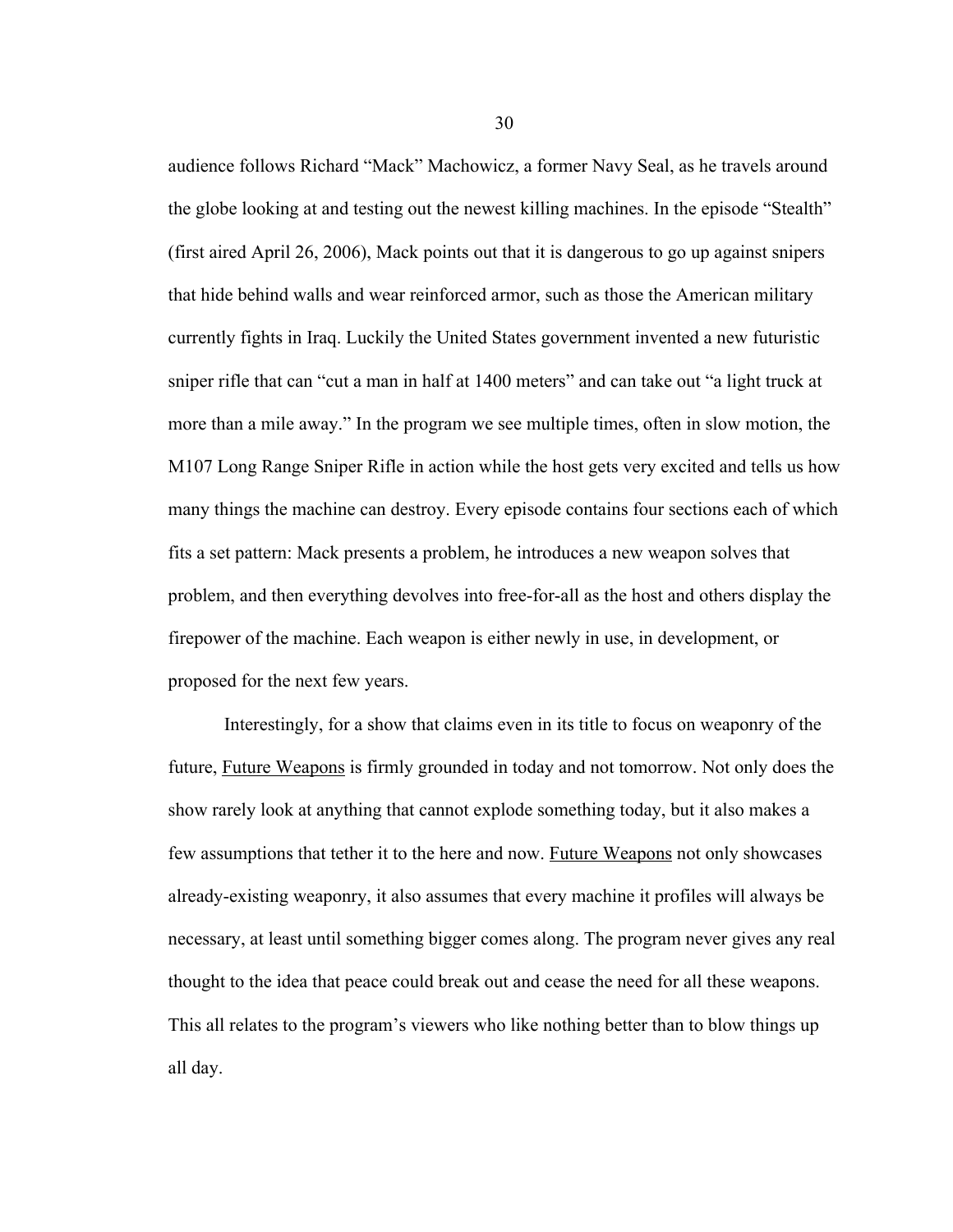According to PRWeb (a website that publicizes news releases), Future Weapons' target audience consists of "technologically savvy men ages 18 to 45," and by "technologically savvy" they mean video gamers. When launching its second season, the show used tie-ins with the video game console the Xbox 360 and a website where "visitors discovered a 30-second flash video, on par with today's video games, which blasted them through a steel door to find host Richard 'Mack' Machowicz armed with a futuristic grenade launcher as well as a video screen providing details on the host's weapon and ammo" (McLean). Although it would make Future Weapons more relevant to our day-to-day lives*,* we do not live in a video game and should not expect to live in a video game future. A world where we anticipate an endless array of new and exciting killing machines may be cool, but shouldn't we question whether arms races and wars should exist as constants and goals? Although it gives us a peek into what the U. S. government's scientists are working on, the future of Future Weapons is not sustainable or something to aspire to.

In the novel Nineteen Eighty-Four the protagonist's country of Oceania is in a perpetual war. After reading a book he learns that the reason for the war is only "to use up the products of the machine without raising the general standard of living" (155). A goal without a set end lets the war go on forever and gives the war free reign to use up whatever "products of the machine" it wants, be they materials or human. One can easily imagine Future Weapons playing on a telescreen in that world. Oceania has frequent rallies to excite the citizens about the war and often to change the name of the enemy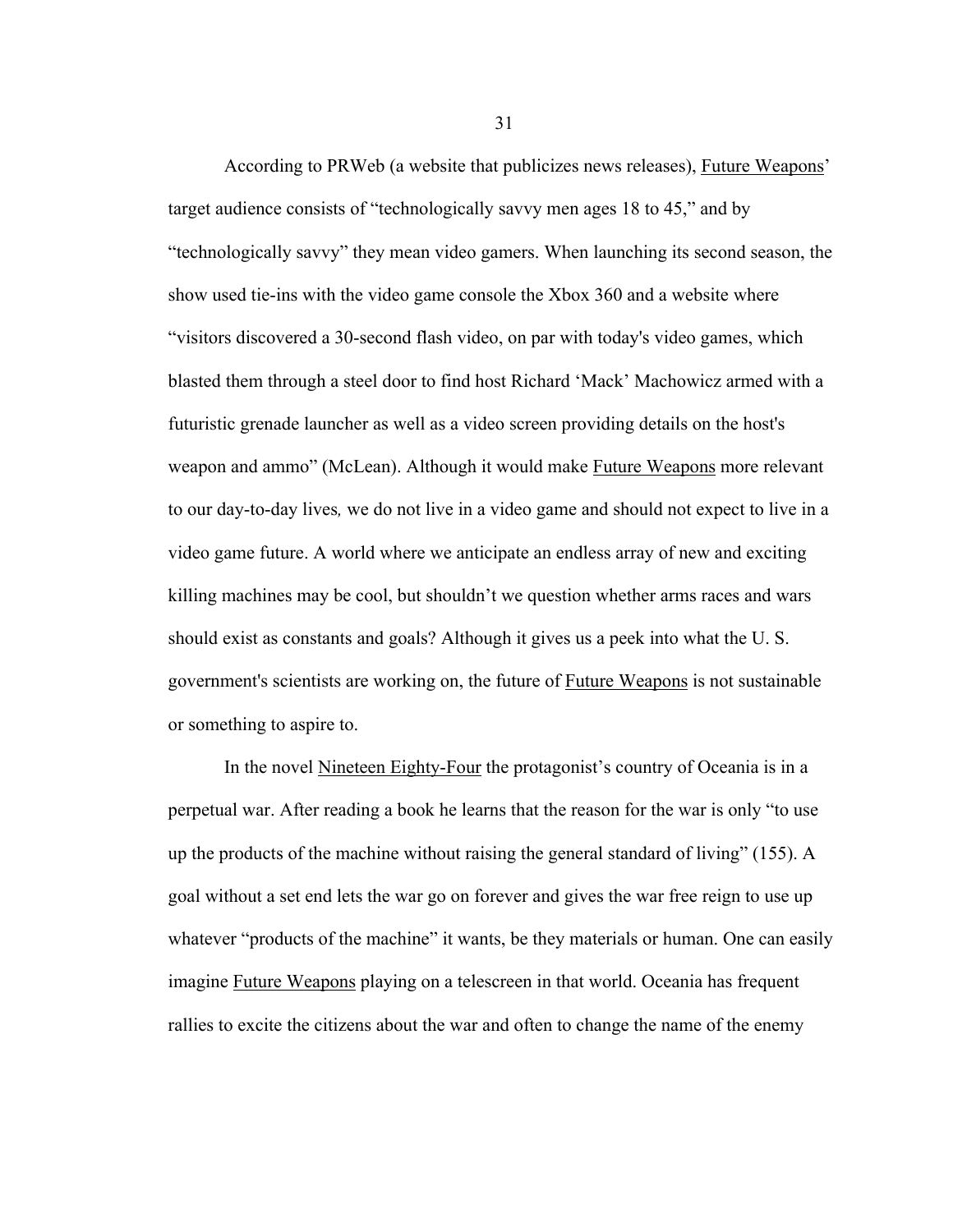when alliances shift  $(148)$ .<sup>7</sup> Future Weapons' strives to get the audience excited about war machines and it frequently refers to any opposition simply as interchangeable "bad guys."<sup>8</sup> The program demonstrates its weaponry in deserts, the same setting as the current American war with Iraq. Since the show is about the future, the audience (who is most likely male and at the age to be in the military) now has the impression that the current war will continue into the foreseeable future. With no end to the war in sight, the show justifies itself. We must really need so many types of guns and sizes of tanks if the war will go on forever. Future Weapons acts in the same way as the propaganda does in Nineteen Eighty-Four by giving the audience reason to believe they are in a war that is both fun to fight and never ending, and herein lies the central problem of the show.

Future Weapons does not invite dystopian comparisons willingly. Instead of looking at how the building of war machines fuels our economy, the audience sees only scientists explaining how innovative and important the scientific work is. The audience is not asked to question why we will continue to need these machines, but they do hear all about how important it is to keep building them to protect the people fighting in the war. The audience cannot ask what it means to live in a world where the machinery of death is being perfected by science. There is an obvious question in a show about future wars: why are we having wars in the future? Should we assume we need the constant war to use up our goods and population like in Orwell's novel? Future Weapons uses its status as a

 $\overline{a}$ 

<sup>&</sup>lt;sup>7</sup> In Nineteen Eighty-Four the people are never allowed to acknowledge that their country was ever at war with any other country than their current enemy, no matter who
the
enemy
was
the
week
before.

<sup>&</sup>lt;sup>8</sup> "Bad guys" are also not normally shown on the show. Sometimes dummies are shot at,
but
the
show
does
not
give
them
a
nationality.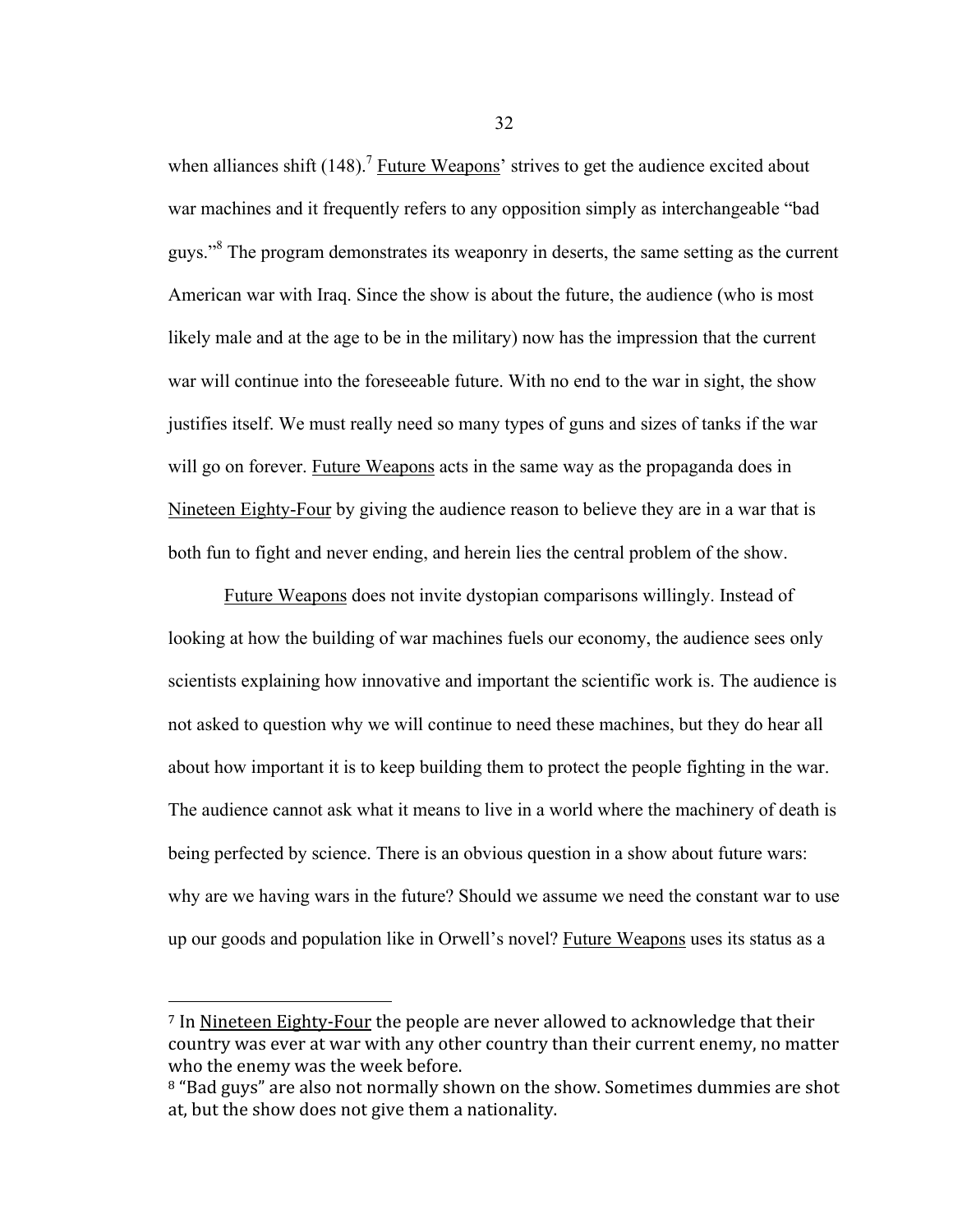science program to evade questioning. It expects its facts and fun explosions to wash over an audience without giving them pause.

#### Technology Without Consequences: A Utopia

With each of these programs the future looks bright. Everyone will someday soon be able to purchase the coolest toys, design their own children, and keep safe in the knowledge that all enemies of this way of life can be vaporized. The fact that these shows only project the most glowing utopias is not surprising. Utopias based on scientific advancement have existed since Sir Francis Bacon's 1626 novel New Atlantis, where scientists rule the perfect island of Bensalem (Haynes 25). The book champions research and shows the scientists as "future-oriented" and working constantly to improve the lot of humankind (26). This path to utopia also relates to the idea that scientific advancements lead potentially to "Perfect" or "Ademic Knowledge" (Nobel 45). Many Europeans in the mid-1600s believed that the Fall of Man could be reversed and that regaining perfection could achieve this. Labor was said to be easy for Adam in the Garden of Eden because he had perfect knowledge of all arts and sciences. The idea arose that increasing scientific knowledge and making toil easier could bring the world closer to the lost Paradise and the Second Coming (46). This differed greatly from the previous links between science and the Fall of Man that suggested that the pursuit of knowledge (the eating of the apple) lead to the expulsion from the Garden (51). Since that time, the idea that science could improve lives has taken hold and society continues to champion that it led to the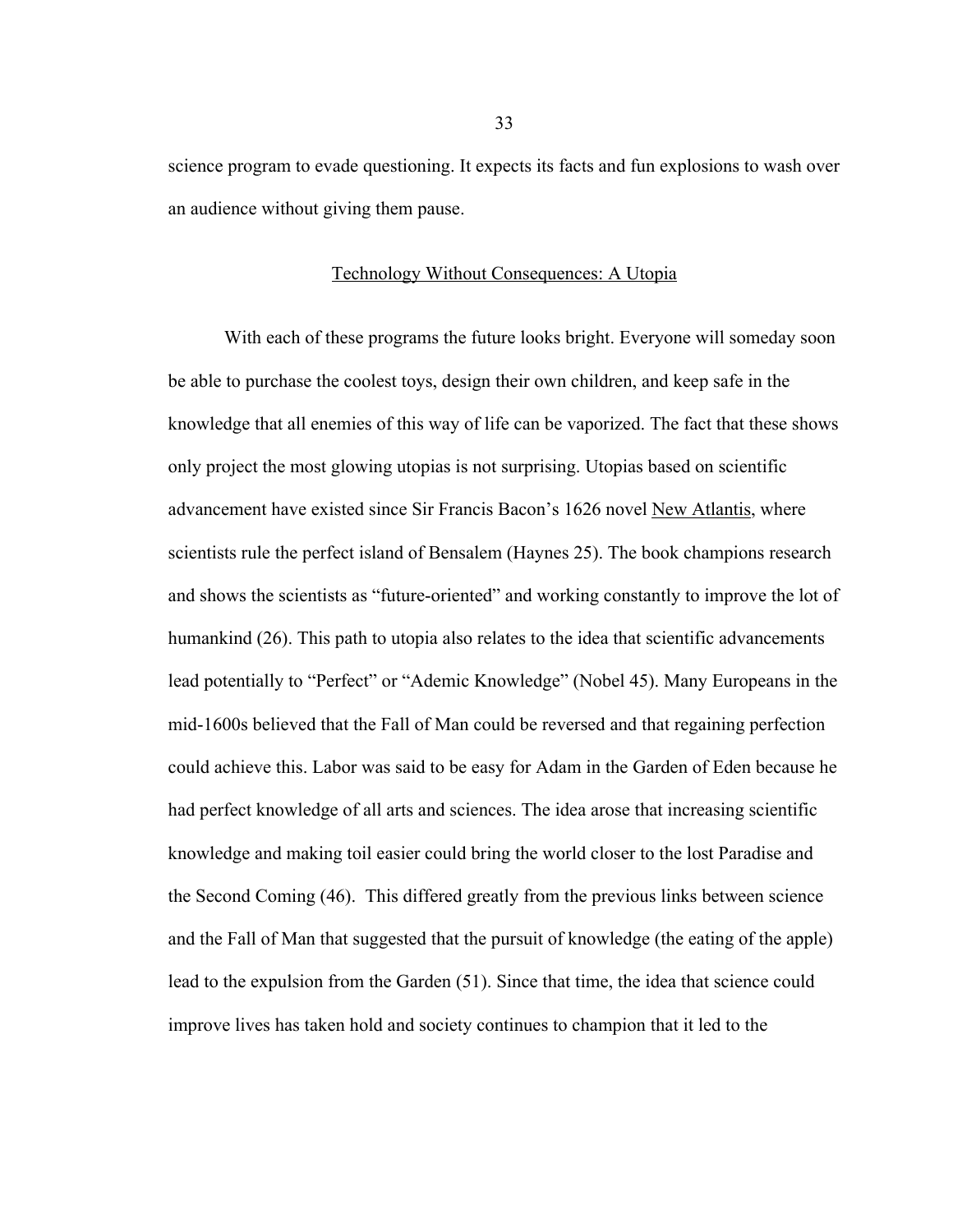advancements of today and will still lead to those of tomorrow (these are the ideas expressed in world's fairs). The precedents exist for expecting a scientific utopia.

According to most science fiction literature, however, these scientific utopias only tell half the story. Most dystopian novels and films begin with the protagonists believing that the future they live in is wonderful. In the recent film Minority Report (based on the short story by Philip K. Dick, author of Do Androids Dream of Electric Sheep?), the lead starts off working for the very police force whose technological advancements soon turn against him (which point out the flaws in that society's trust in them). In the 1924 novel We the protagonist believes his mathematically driven world's only problems are the two "Personal Hours" a day where nothing is scheduled. "But I firmly believe – let them call me idealist and dreamer – but I firmly believe that, sooner or later, one day, we'll find a place for even these hours in the general formula" (Zamyatin  $13$ )<sup>9</sup>. Whether the main character is ignorant or blind of the troubles in their world, it remains that looks can be deceiving. Fiction's love for pointing out these flaws may come from the distrust the arts show to the mechanization of life. This is shown to the greatest effect in Brave New World where machines control every aspect of a child's development (Haynes 147).

Throughout history, literature has not looked kindly on science. Stories about scientists dating back hundreds of years show alchemists consorting with demons or people so removed from their emotions that they can no longer interact with any other members of society. When a scientist went bad, he often became truly evil, but his moral

 $\overline{a}$ 

<sup>&</sup>lt;sup>9</sup> The protagonist of this novel never really sees what a terrible world he lives in. Even after joining a group of rebels fighting against the system, at the end of the book he repents and submits to a state mandated lobotomy to get rid of his imagination.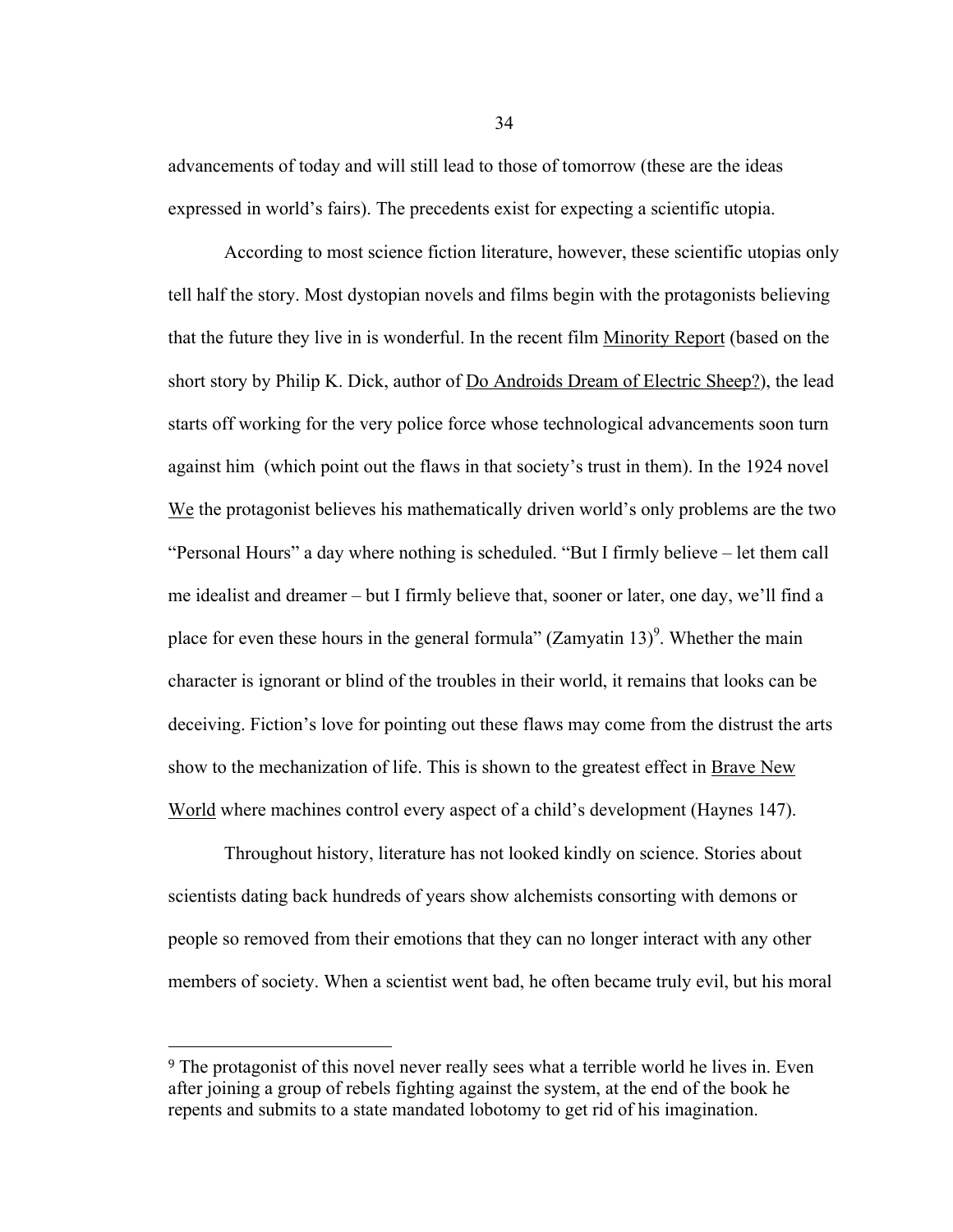failings dwelt at the root of these problems, not science. This all changed in the 1940s. After World War II, where science fully realized its potential to destroy life (in the efficiency of the concentration camps and the atomic bomb), society could no longer see technology as a passive tool – especially in literature. In day-to-day life, science sometimes gets away with amorality because society says that only the applications of research can be "good" or "bad." A belief exists that discoveries are inevitable and unstoppable, no matter what the implications (237). Here literature steps in to point out the horrors technology may set up for society. Dystopian fiction exists to point out the true possibilities of the future utopia the scientific community promises.

Each of these nonfiction programs celebrates a form of consumption or destruction that could potentially lead to a disastrous tomorrow, but the audience is never invited to question that future. The overall veneer of "science" gives each program the authority to predict what it wants and have the audience take it as gospel. The viewers might as well turn off Minority Report after they catch the first potential murderer, believing that preventing future crime would not have any larger ramifications. They could stop Jurassic Park before the rainstorm and think that the film is only about an amazing zoo park that has an anti-climatic first day. They would also never understand that there are consequences to creating monsters. The nonfiction shows referenced above all stop short before the negative speculation can begin and justify this with their science. The young presenters of Beyond Tomorrow do not want the audience to wonder who in the future would want these fun toys or why they need them. Visions of The Future speculates a little about what could happen and then assures us it has solved the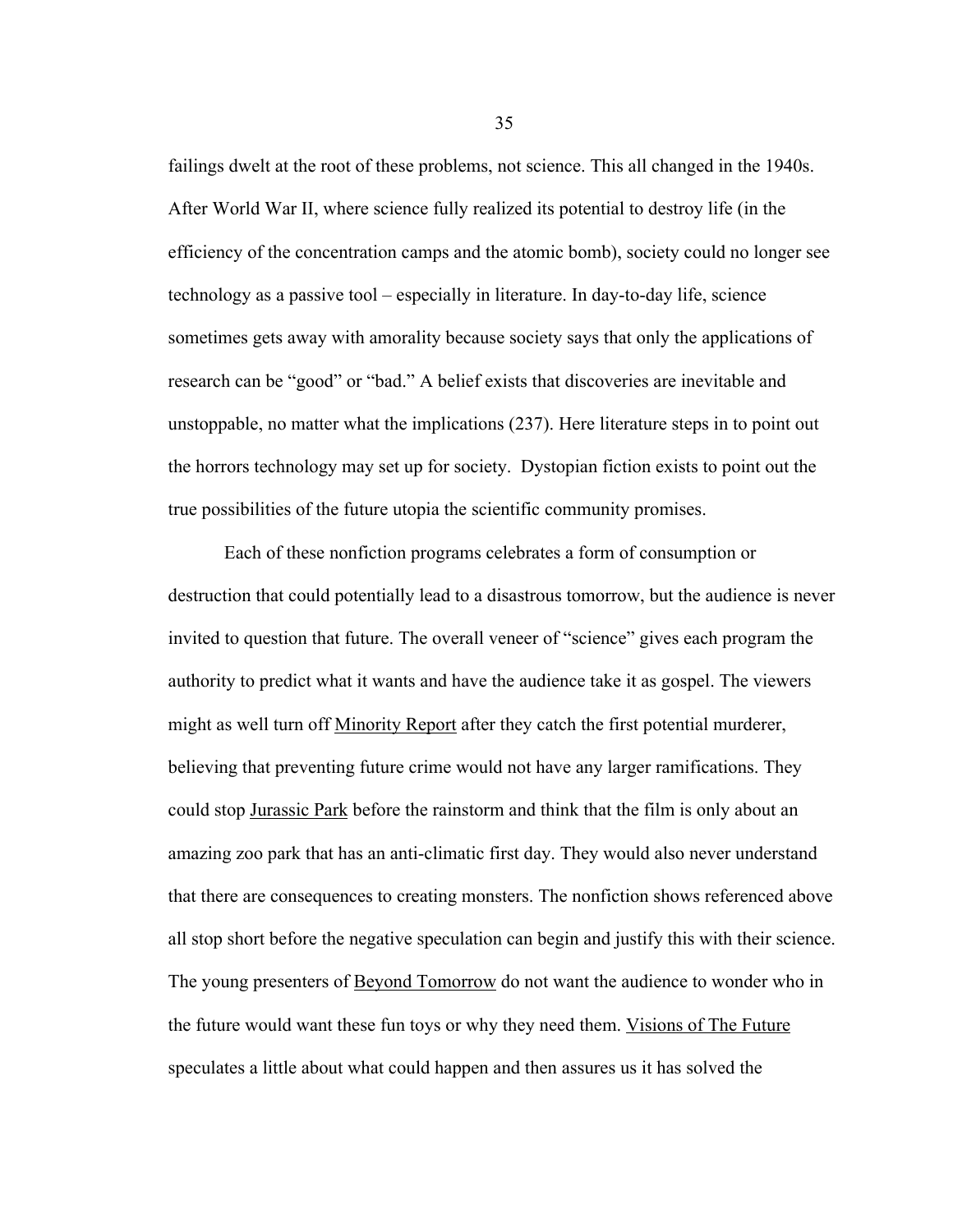problems. The host never makes predictions about the endless wars that need the killing machines shown on Future Weapons. The programs present utopias but dystopian eventualities are the elephants in the room.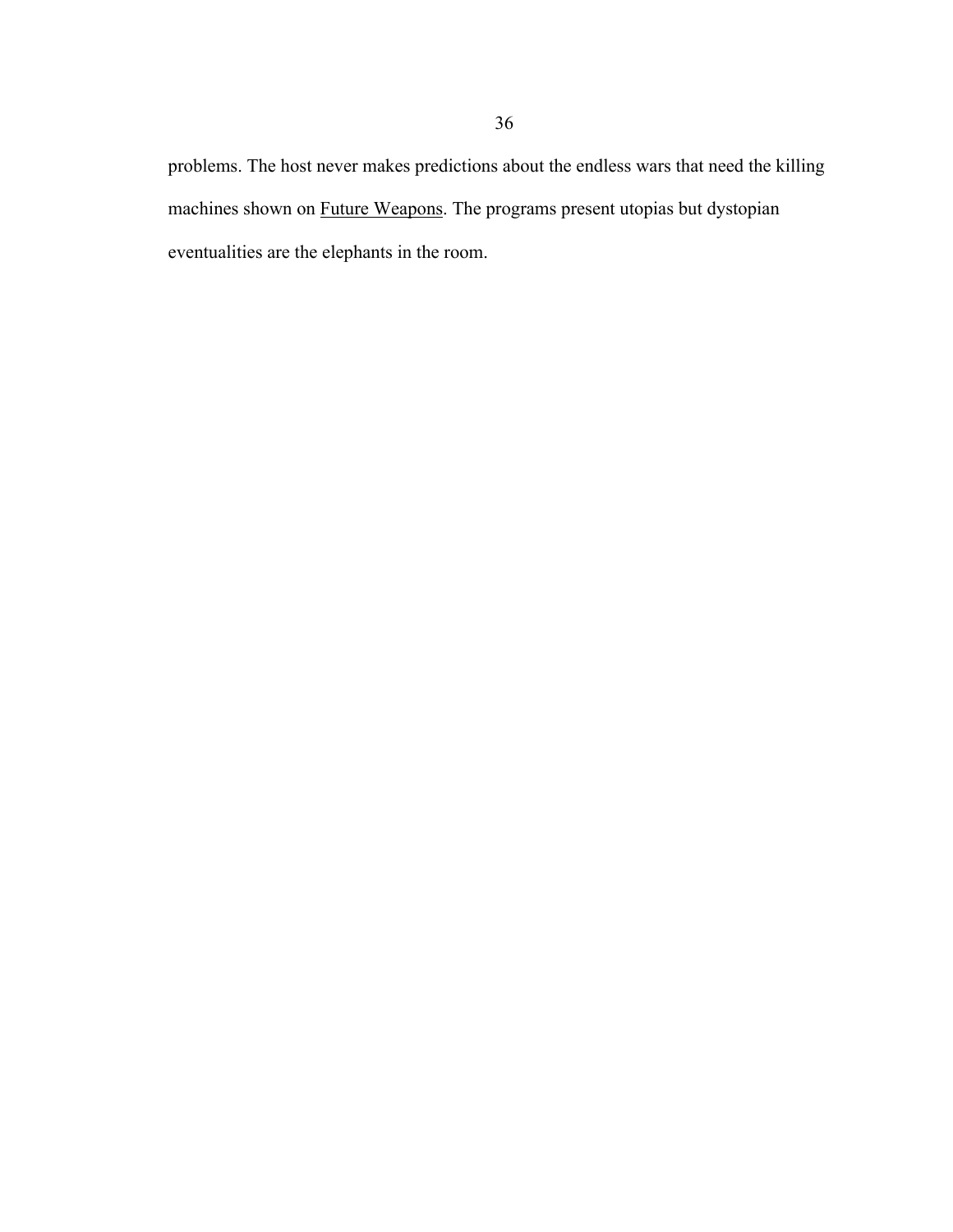#### **CONCLUSIONS**

The nonfiction television shows about the future present a problem: which future should be trusted, the dystopia that leads to a glorious paradise for animals or the technological utopia that has the potential to lead to the horrible societies common in fiction? More confusion comes from the fact that while the dystopian worlds of Aftermath: Population Zero, The Future is Wild, and Life After People rely on mostly CGI, their futures take on the bleakest possibilities. The other programs that use mostly real footage of their hosts with the products of the future ignore even the most obvious problems that could arise from their predictions (especially Future Weapons).

These programs produce a pattern when combined. If a world without humans is a utopia, then the time before the existence of humans was also a utopia. When humans are added to this world, they eventually create a dystopia with their control of nature. This dystopia leads to their destruction, which leaves room for a new utopia to form. This cyclical pattern is explored in the more dystopian nonfiction programs. The Future is Wild and Aftermath: Population Zero suggest that intelligent animals will one day replace humanity as the rulers of the earth. In Aftermath: Population Zero the creatures are chimps that learn to farm pigeons and in The Future is Wild land dwelling squids swing from the trees, use tools, and ready themselves to control the world. The programs would like to suggest that humans make a vacuum that will be filled by some other being. The cycle would then begin again.

These programs, in both their cyclical nature and the sheer number of them, imply that their plot is inevitable: humans will die out. When three "documentary" programs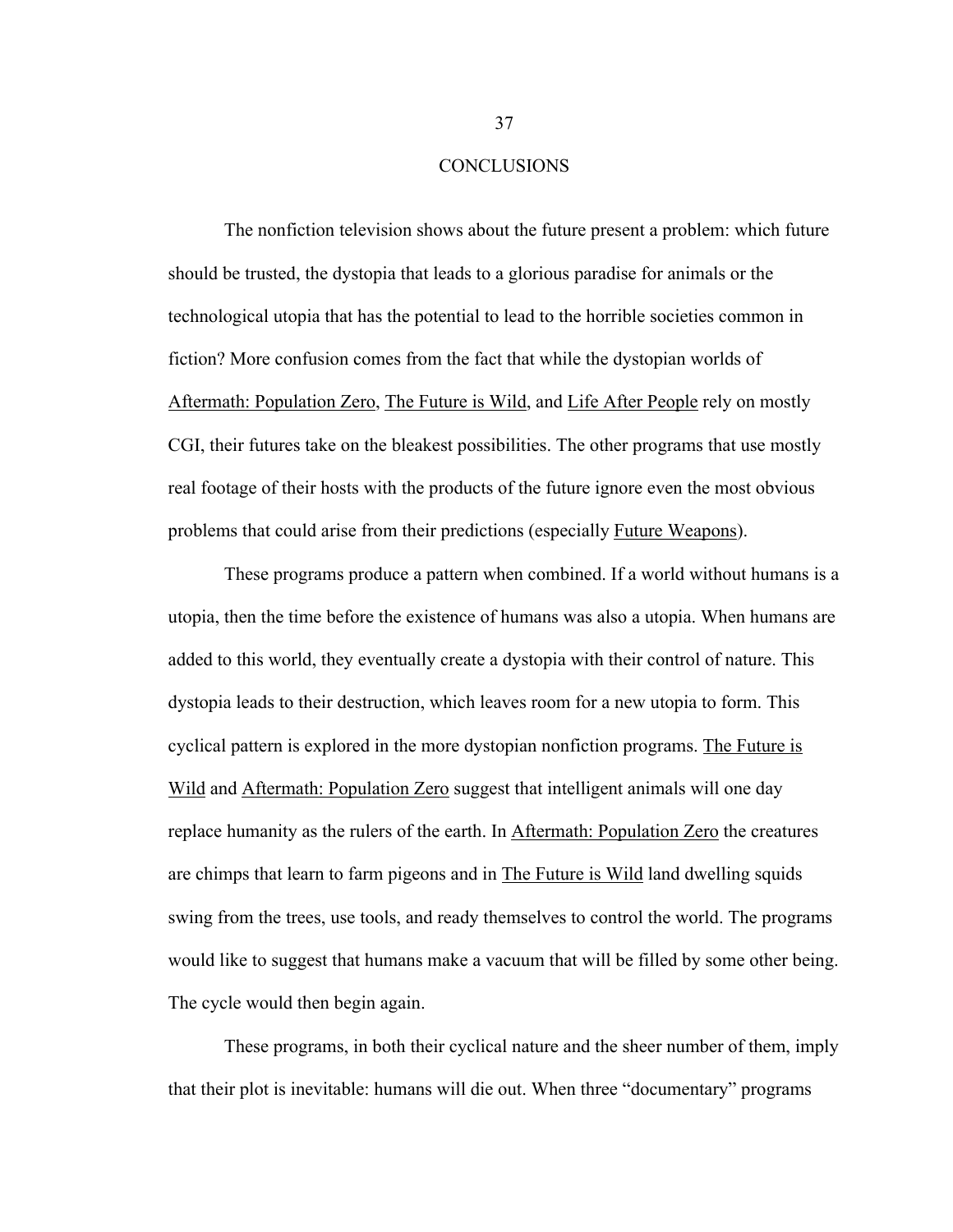say that humans will soon expire, who can question their prediction? When other "documentaries" say that humans will cease to be humans, replaced by either humanmachine hybrids, numbers on some sort of "kill log," or become too dependent on conveniences to be recognizable, how could they be wrong? All of these shows use the documentary form and subvert it by taking their hypothetical situations and making them appear true. Although everything is completely conjecture, "documentaries" are hard to dismiss out of hand. Nonfiction should have some relationship to reality, thus humans are on the way out (Nichols 5). These programs represent a deep fear that has existed since the Industrial Revolution and the predictions of Darwin: humans are no more than the sum of their parts and all are interchangeable and easily replaced, if not by more humans, then by other intelligent creatures.

These programs are only vaguely about humans to begin with. If they do not concern themselves with the destruction of the objects we made, they look only at the objects people might create. In the opening of Aftermath: Population Zero the narration clearly states that it does not matter why humans disappear, only the objects left behind are important. This is the outlook of every one of these programs. Why people disappear should be the most important thing and not to be explained as something that, "doesn't matter." The shows about future technologies also avoid dealing with individuals. In the future you must buy this thing that everyone else will have or you can be one of thousands killing or being killed with some other device. There are no nonfiction shows about the future of social issues or individual people. Dystopian fiction is about people rising against societies that oppress their individuality. These shows only present futures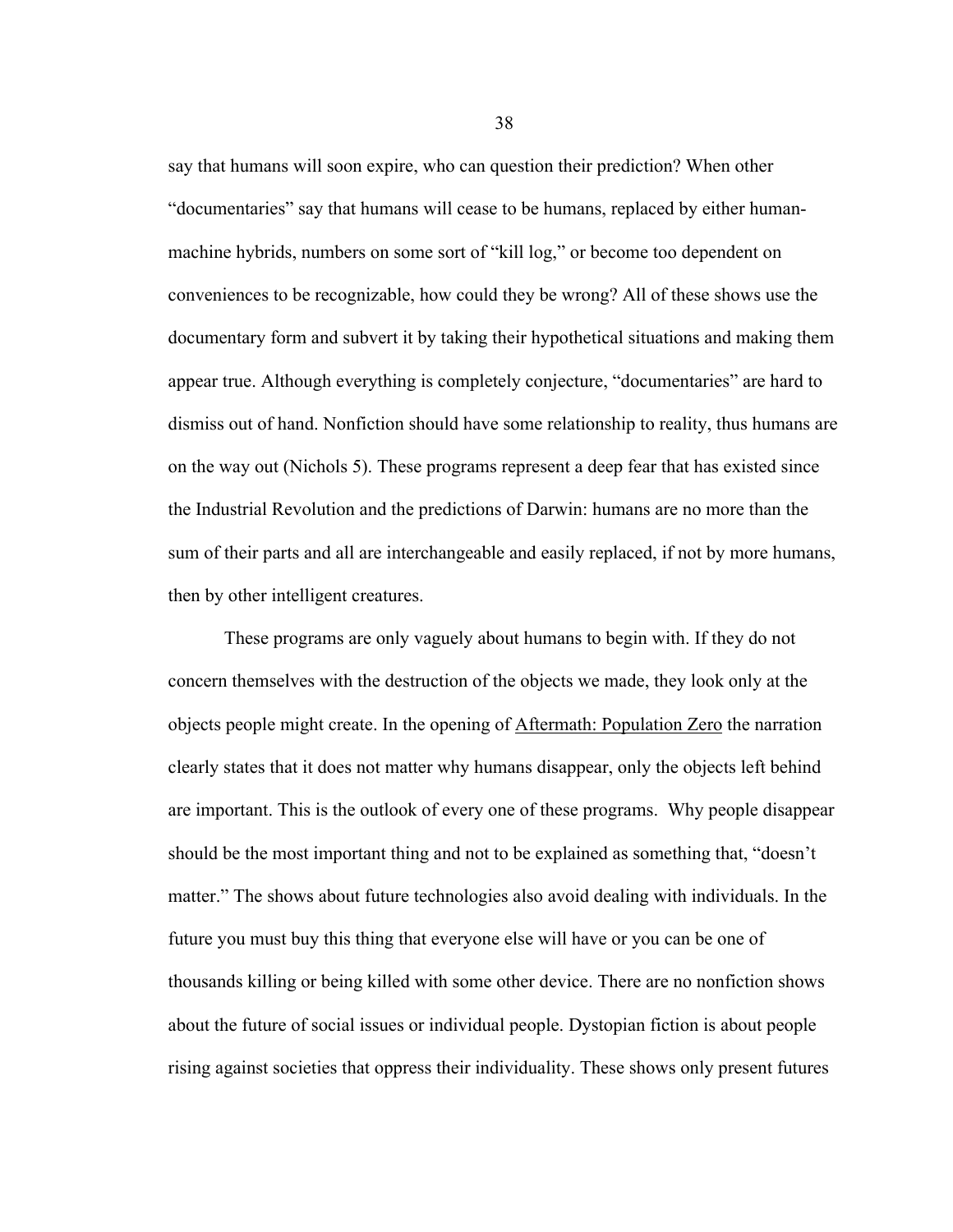devoid of individuality. Humans will either die out or no longer be individuals. There is no glowing utopia in nonfiction television about the future, only dehumanization and destruction.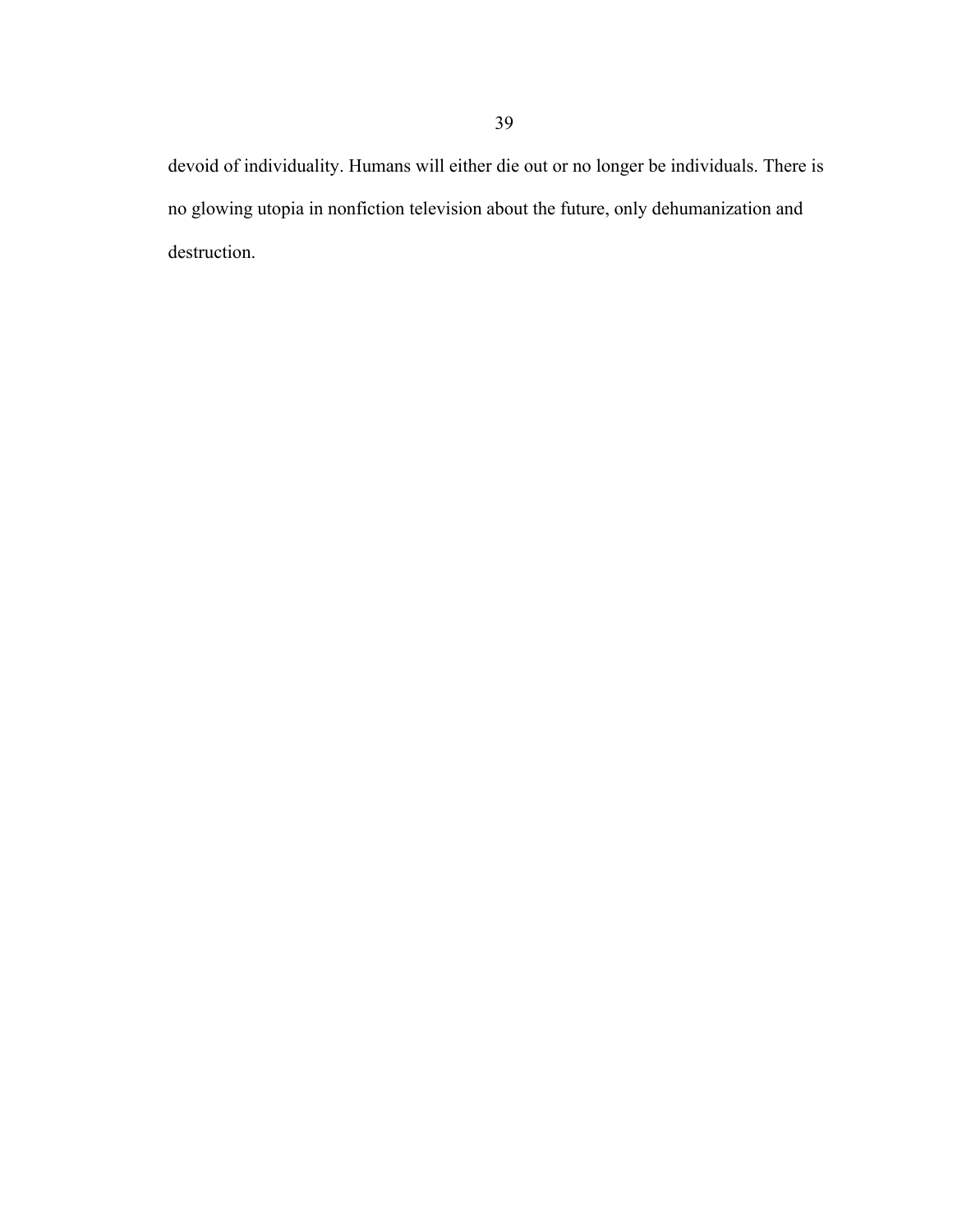#### WORKS CITED

Adelmann, Ralf. "The Visual Potential of History: Images of The Past in Film, Television, and Computer Games." Journal of Social Science Education. 2008/2009: 46- 55.

Aftermath: Population Zero. Cream Productions. 2008.

Alien Planet. Dir. Pierre de Lespinois. Discovery Channel. 2005.

Ben-Tov, Sharona. The Artificial Paradise: Science Fiction and American Reality. Ann Arbor, MI: University of Michigan Press. 1998. 42-45.

Beyond Tomorrow. Beyond Television Productions. 56 episodes. 2005.

Bradbury, Ray. "There Will Come Soft Rains." The Martian Chronicles. New York, NY: Bantam Books, Inc., 1972. 166-172.

Brazil. Dir. Terry Gilliam. 1985.

Crupi, Anthony. "History Gets Big Numbers From 'Life'." Mediaweek.com. 24 January 2008: 4 March 2010 < http:// www.mediaweek.com/mw/news/recent\_display.jsp?vnu\_content\_id=1003701663>

Derrida, Jacques. "No Apocalypse, Not Now." Diacritics. Summer 1984: 20-31.

Dragon's World: A Fantasy Made Real. Dir. Justin Hardy. Darlow Smithson Productions. 2004.

Haynes, Roslynn D. From Faust to Strangelove: Representations of The Scientist in Western Literature. Baltimore: John Hopkins University Press, 1994.

The Future is Wild. Image Entertainment. 2002.

Future Weapons. Discovery Channel Pictures. 29 episodes. 2006.

GATTACA. Dir. Andrew Niccol. 1997.

History.com. 2010: 28 March 2010. <http://www.history.com/>

Huxley, Aldous. Brave New World. New York, NY: HarperCollins Publishers. 2006.

Life After People. Dir. David de Vries. History Channel. 2008.